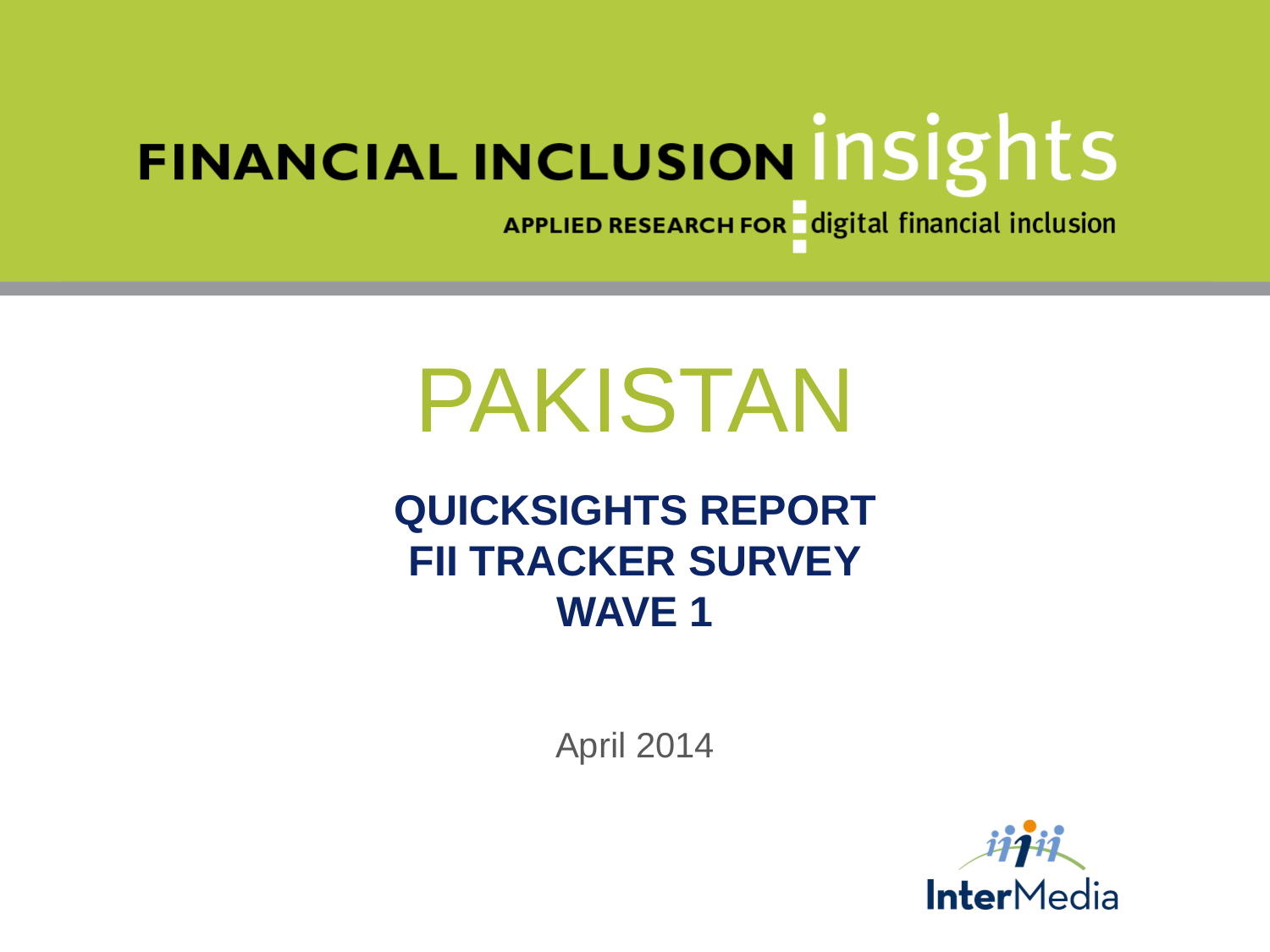

APPLIED RESEARCH FOR digital financial inclusion

**PAKISTAN**

# **THE FINANCIAL INCLUSION INSIGHTS (FII) PROGRAM**

**The FII research program responds to the need for timely, demand-side data and practical insights on the use of mobile money and other digital financial services (DFS), and the potential for their expanded use among the poor.** 

**The program covers eight countries in Africa and Asia** at different stages of DFS development. Research was launched in fall 2013.

**FII is operated by global research group InterMedia** and sponsored by the Financial Services for the Poor program of the Bill & Melinda Gates Foundation. All FII data and research is publicly available through the FII portal: [www.finclusion.org](http://www.finclusion.org/)

**QuickSights** reports provide initial findings from each FII research project. These reports feed into subsequent Wave Reports which synthesize the results from all projects conducted during a wave of research in a given FII country.

*All data and materials resulting from the FII program are the property of the Bill & Melinda Gates Foundation, but the findings and conclusions within are those of the authors and do not necessarily reflect positions or policies of the Foundation.*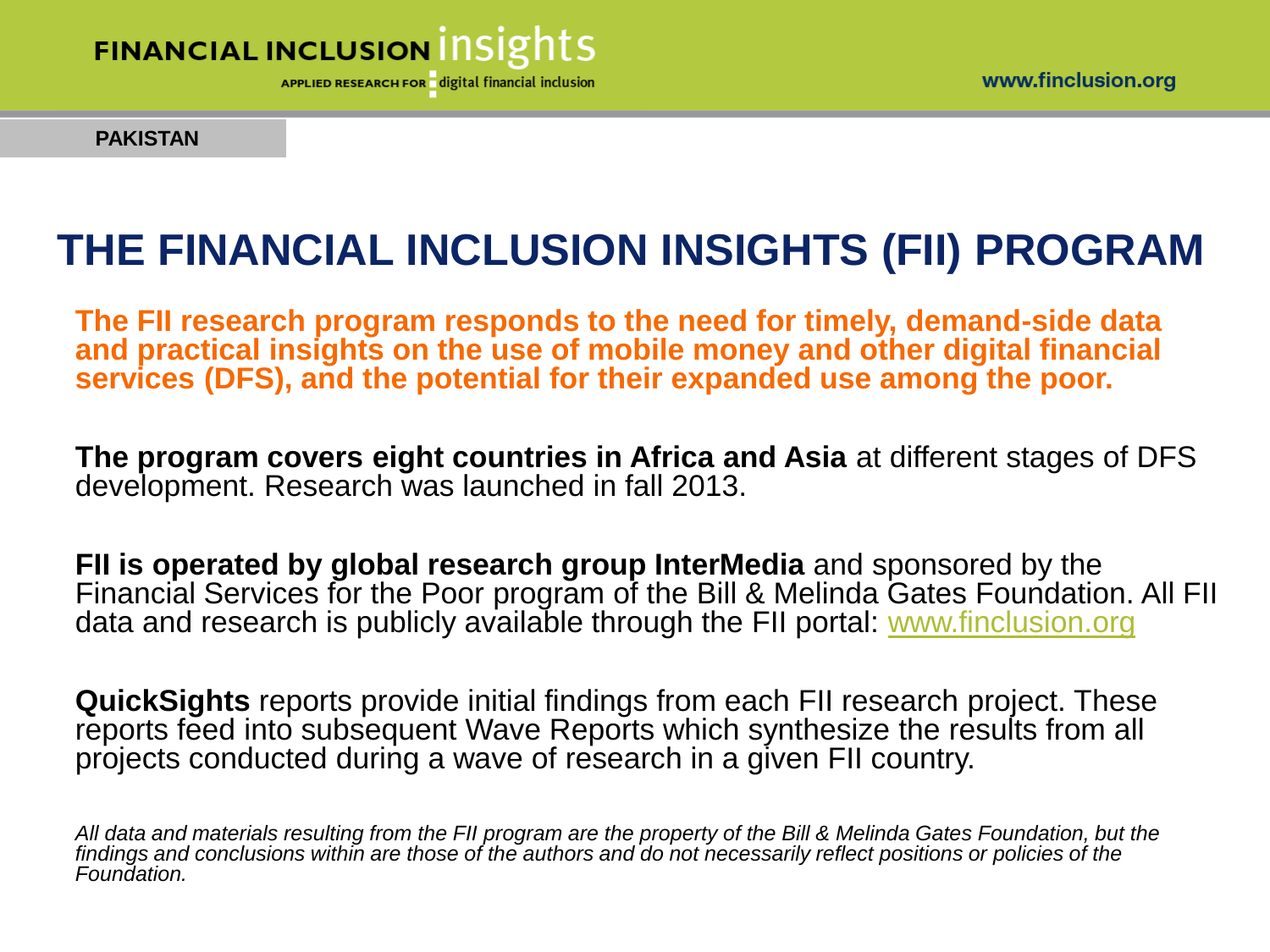APPLIED RESEARCH FOR digital financial inclusion

#### **PAKISTAN**

# **THE FII SURVEY RESEARCH PROGRAM**

**AFRICA** Kenya Nigeria **Tanzania** Uganda **ASIA Bangladesh** 

India Indonesia Pakistan



|                                 | <b>Bangladesh</b> | <b>India</b> | Indonesia | <b>Nigeria</b> | Kenya | <b>Pakistan</b> | <b>Tanzania</b> | <b>Uganda</b> |
|---------------------------------|-------------------|--------------|-----------|----------------|-------|-----------------|-----------------|---------------|
| <b>Surveys per</b><br>Year      | 2                 |              |           |                |       |                 |                 |               |
| <b>Interviews</b><br>per Survey | 6,000             | 45,000       | 6,000     | 6,000          | 3,000 | 6,000           | 3,000           | 3,000         |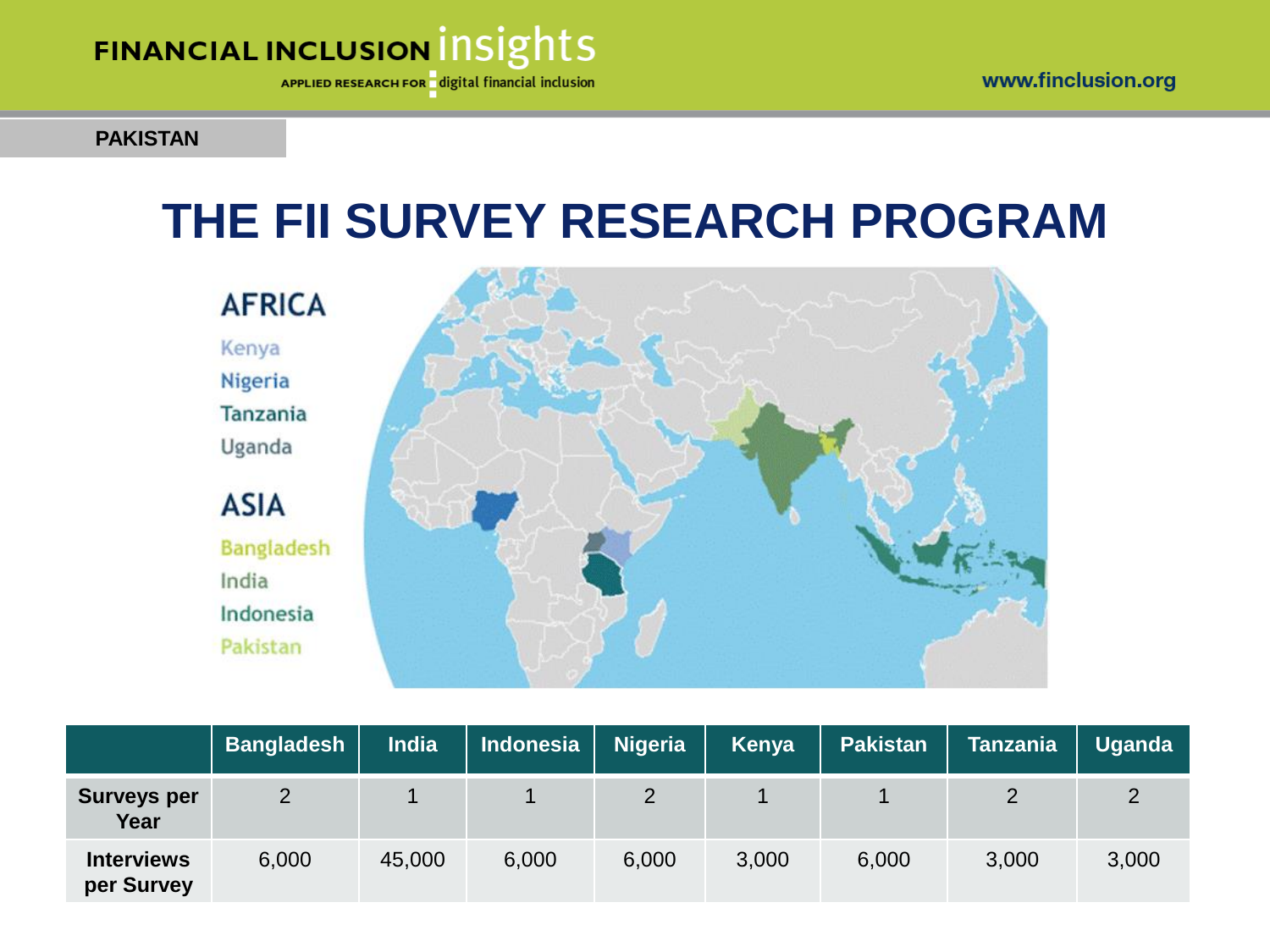APPLIED RESEARCH FOR digital financial inclusion

#### **PAKISTAN**

### **QuickSights Report**

• This report is a first look at the key characteristics of the digital financial services (DFS) market in Pakistan. In-depth analysis is presented in subsequent wave reports, which combine qualitative and quantitative insights.

### **Key Definitions Used in this Report**

- **DFS** Financial services provided through an electronic platform (mobile phones, electronic cards, the internet, etc.). *For this particular study, digital financial services include bank services and mobile money services.*
- **Active account holder** An individual who has a registered DFS account and has used it in the last 90 days.

These definitions are aligned with the metrics used by the Financial Services for the Poor program at the Bill & Melinda Gates Foundation to track global developments in financial inclusion and measure the impact of interventions on poor people's lives.

### **Reported Data**

- All percentages in this report are weighted to reflect national-level proportions.
- All bases (n=numbers) in this report are unweighted and represent the actual number of people interviewed in the survey.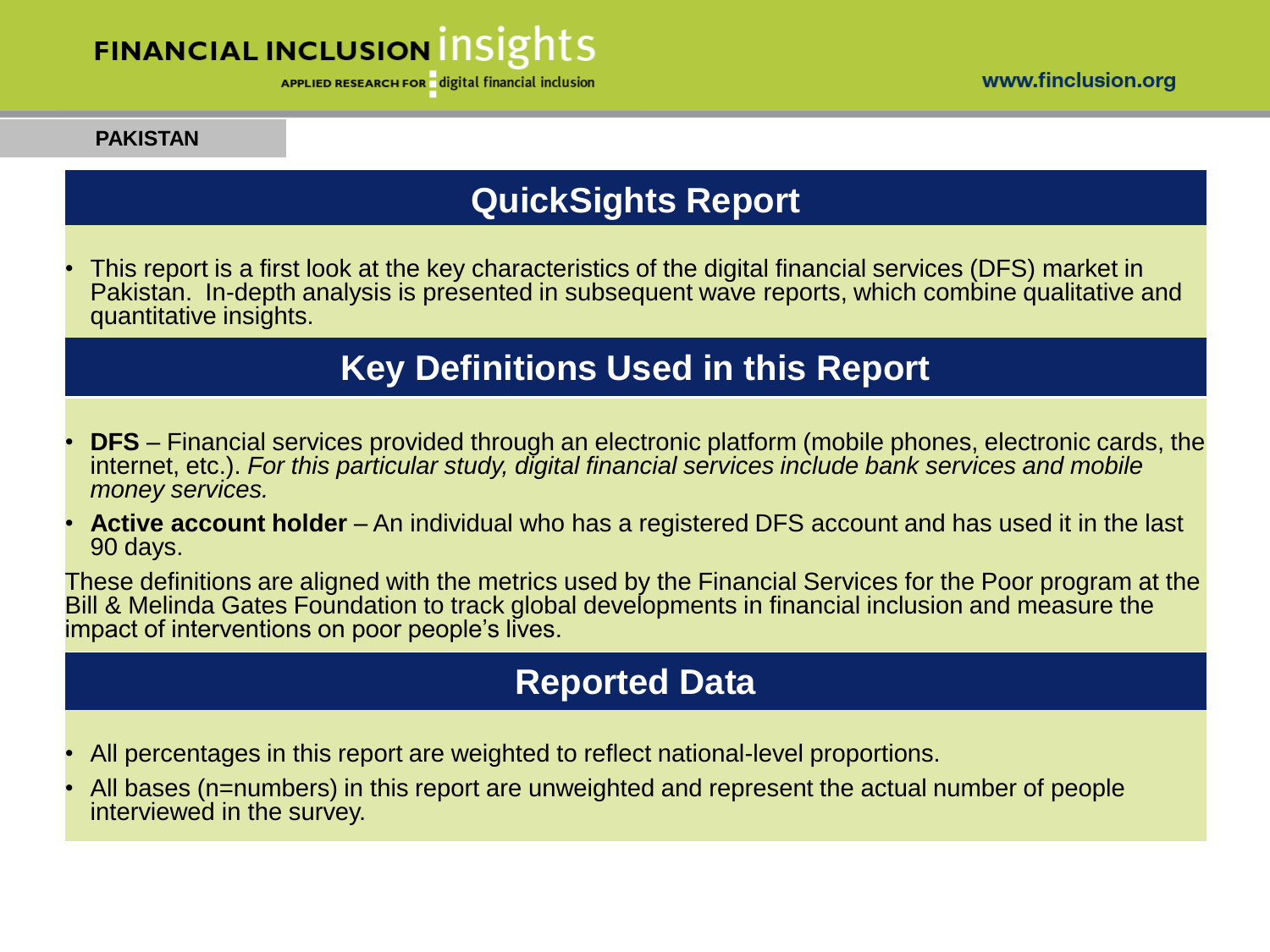APPLIED RESEARCH FOR digital financial inclusion

#### **PAKISTAN**

# **THE PAKISTAN FII TRACKER SURVEY**

#### **Survey summary**

- Annual, nationally representative survey (N=6,000) of Pakistani individuals aged 15+
- Face-to-face interviews lasting an average of 72 minutes
- First survey (Wave 1) conducted from 11/7/2013 to 1/3/2014
- Provides baseline measurements – subsequent annual surveys will measure trends and track market developments in DFS

#### **Data collected**

- Basic demographics
- Poverty measurement (Grameen Progress out of Poverty Index)
- Access/use of mobile devices
- Access/use of mobile money (MM)
- Access/use of formal financial services (e.g., bank accounts)
- Level of satisfaction with financial service providers and products
- Trust in financial service providers
- Over-the-counter mobile money use

#### **Focus of Analysis**

- **Analysis in this report focuses on active mobile money account holders and active bank account holders**.
- **Active account holders** were selected as they best represent what is commonly understood as financially included individuals who hold their own personal account (as opposed to using someone else's account) and use the account regularly (defined as used in the last 90 days)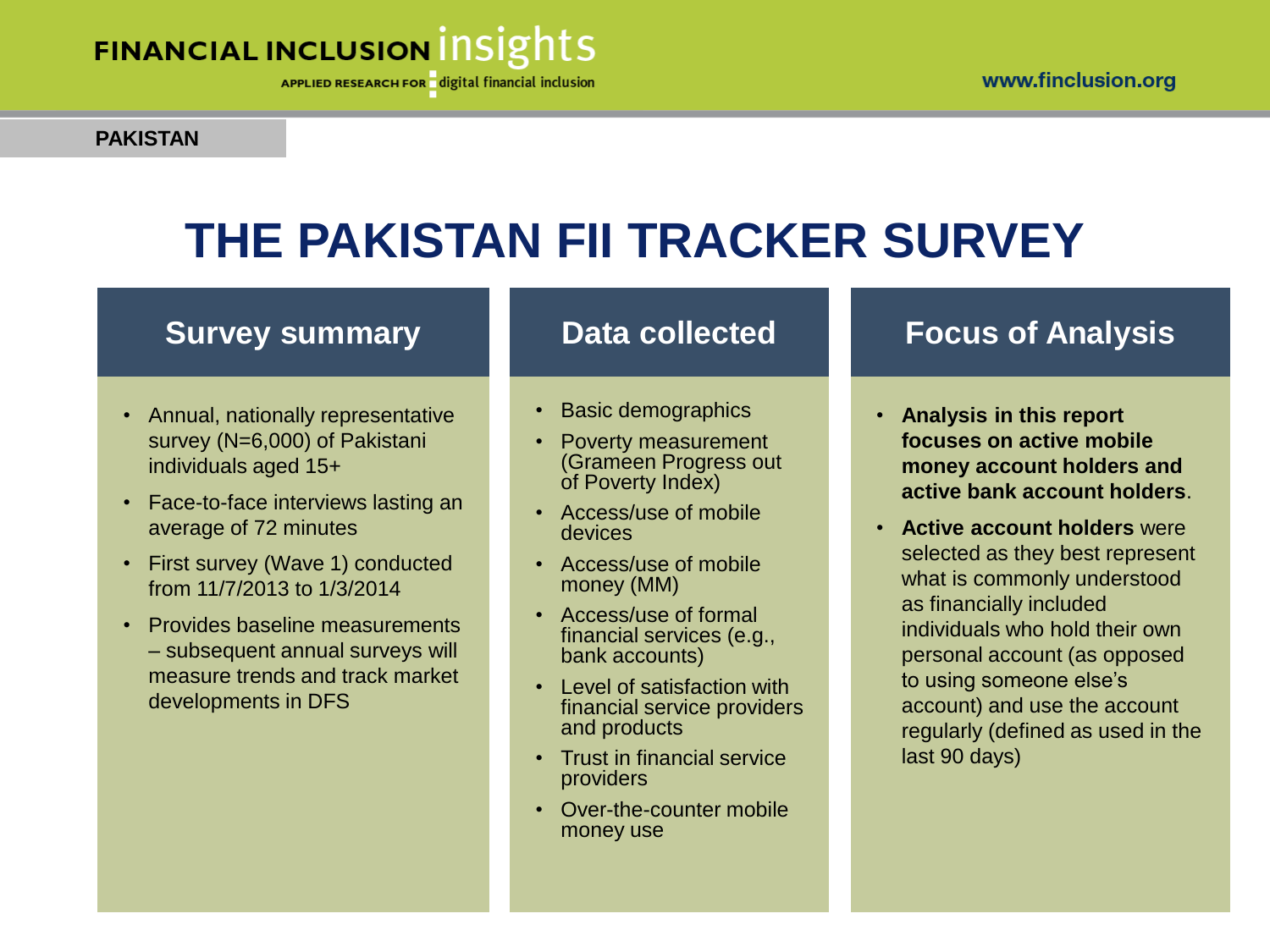**APPLIED RESEARCH FOR** digital financial inclusion

#### **PAKISTAN**

# **PAKISTAN FII TRACKER SURVEY – HIGHLIGHTS**

- **Formal financial services have very limited reach in Pakistan.** Only 7 percent of adults actively use either a bank account or a mobile money account.
- **Bank account use is significantly higher among males.** Ten percent of adult males are active users of a bank account compared with only 3 percent of adult females.
- **Seven percent of Pakistani adults had used mobile money**, either through their own or others' accounts. **However, only 0.4% had registered mobile money accounts.**
- **Ninety-four percent of non-registered mobile money users use mobile money services over the counter with an agent.**
- **The mobile money market in Pakistan is currently dominated by Telenor Easy Paisa.** Eighty-seven percent of Pakistanis who had used mobile money had used Telenor Easy Paisa.
- **Pakistanis report less trust in mobile money services than in banks.** Both state and private banks were seen as more trustworthy than mobile money. This is possibly because mobile money services are more recent entrants into the Pakistani market.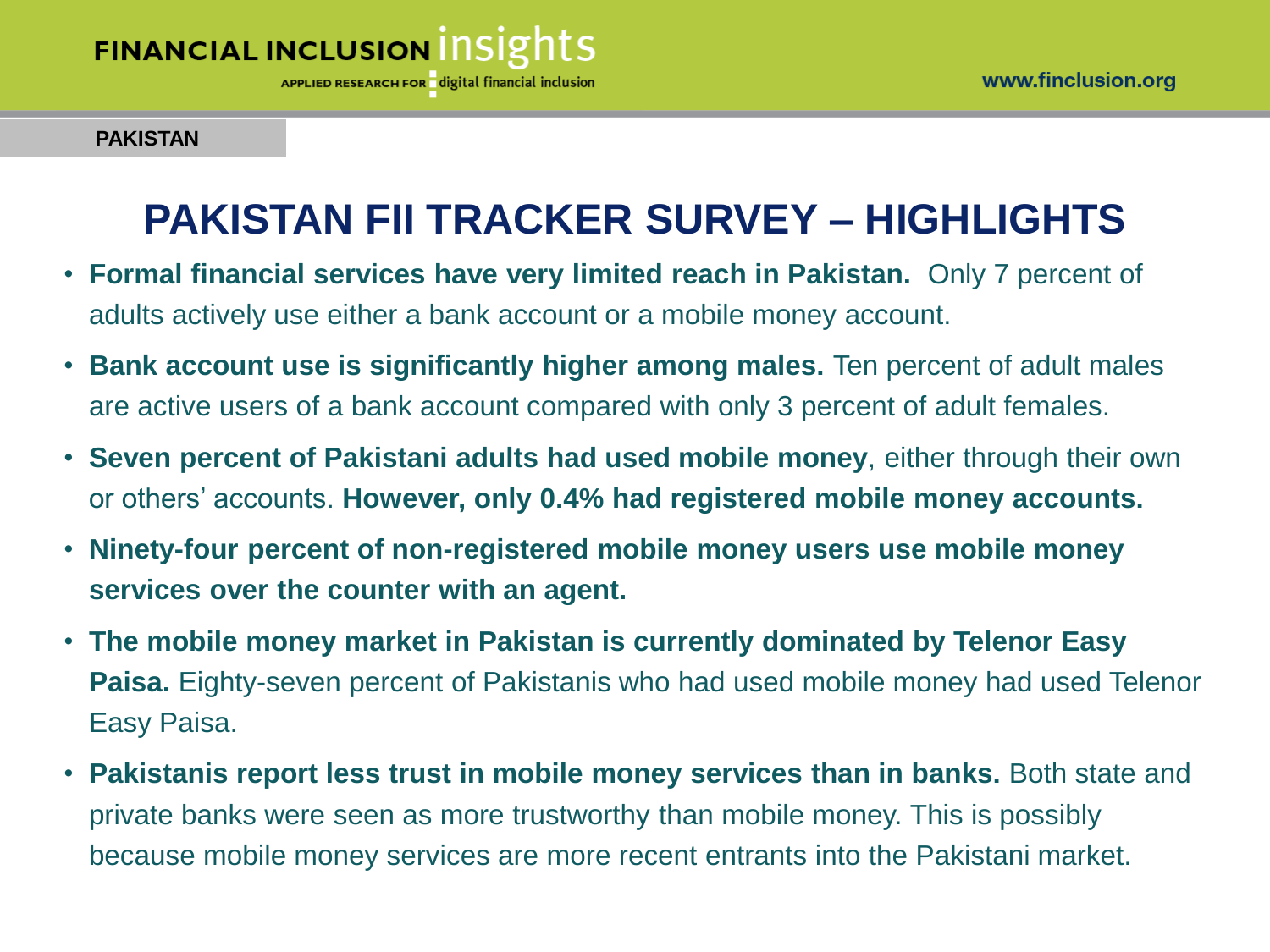

APPLIED RESEARCH FOR digital financial inclusion

#### **PAKISTAN**

# **Use of Formal Financial Services: General Overview**

Percentage of Pakistani adults who fall into each category



#### **Key takeaways:**

- Less than 10 percent of respondents have a bank account.
- Although 7 percent of the respondents use mobile money, only 0.4 percent registered their own accounts. This indicates the majority of mobile money users access the service through alternative means (over the counter).

*Access to a bank account or mobile money account means a respondent can use bank/mobile money services either via their own account or via an account of another person. Active account holders are those with a registered mobile money and/or bank account who have used that account in the last 90 days.*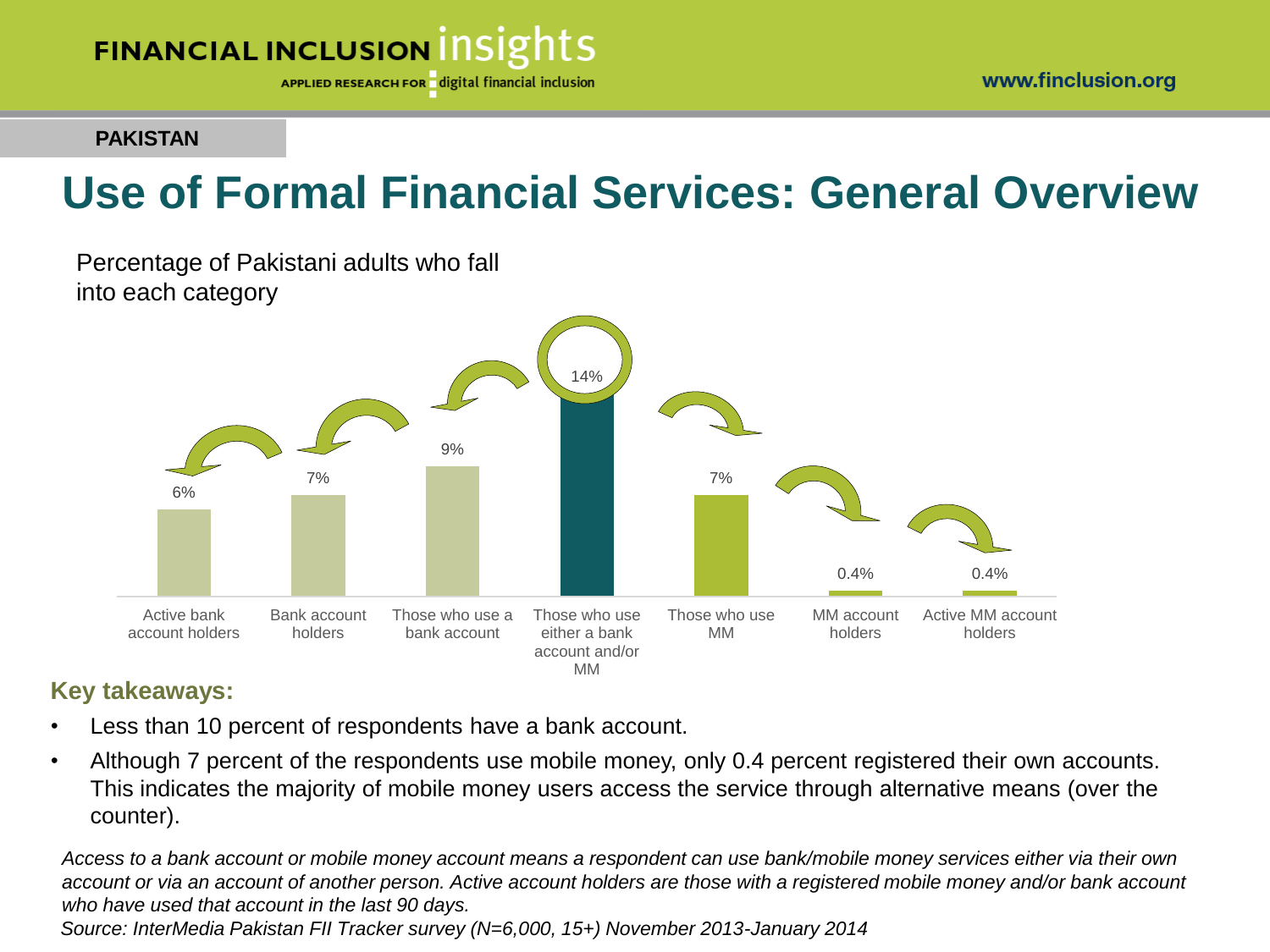APPLIED RESEARCH FOR digital financial inclusion

**PAKISTAN**

### **Few Bank and Mobile Money Account Holders**

**Ninety-three percent of the population does not have an active mobile money or bank account.**

**Active mobile money users make up only 0.4% of the population.** 



**X%**

**Neither active bank nor mobile money account holders** 

*Active account holders are those with a registered mobile money and/or bank account who have used that account in the last 90 days.*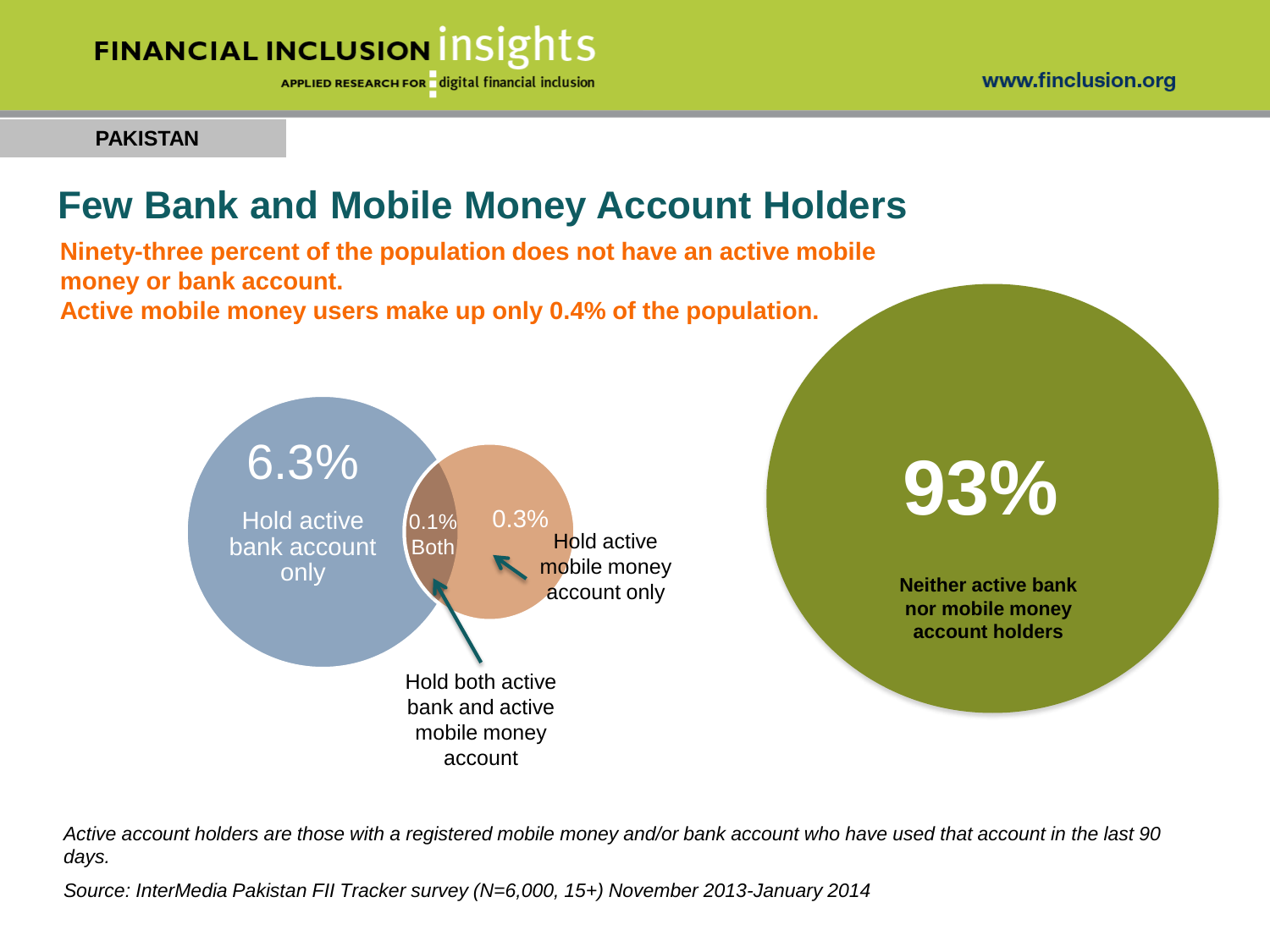APPLIED RESEARCH FOR digital financial inclusion

#### **PAKISTAN**

### **The Pakistani Mobile Money Market: Telenor EasyPaisa dominates**

| <b>Mobile money</b><br>provider | % of mobile money<br>users who had used a<br>provider (n=428) |
|---------------------------------|---------------------------------------------------------------|
| <b>Telenor EasyPaisa</b>        | 87%                                                           |
| <b>UBL Omni</b>                 | 13%                                                           |
| <b>Mobilink Mobicash</b>        | 9%                                                            |
| <b>Ufone/Upayment</b>           | 5%                                                            |

*\*Active mobile money account holders can have accounts with more than one provider.* 

According to SBP's Branchless Banking newsletter (July – September 2013), Telenor EasyPaisa accounted for 61 percent of the overall branchless banking transactions in Pakistan. UBL followed with 28 percent of the market. The majority of mobile money service users are male.

**11% 89% Gender 17% 83% Gender 66% 34% Urban/Rural 42% 58% Above/Below Poverty Line 79% 21% Urban/Rural 37% 63% Above/Below Poverty Line Male Female Urban Rural Above poverty line Below poverty line Telenor Easy Paisa** *(n=366)* **UBL Omni** *(n=53)* **Demographics of Telenor and UBL customers**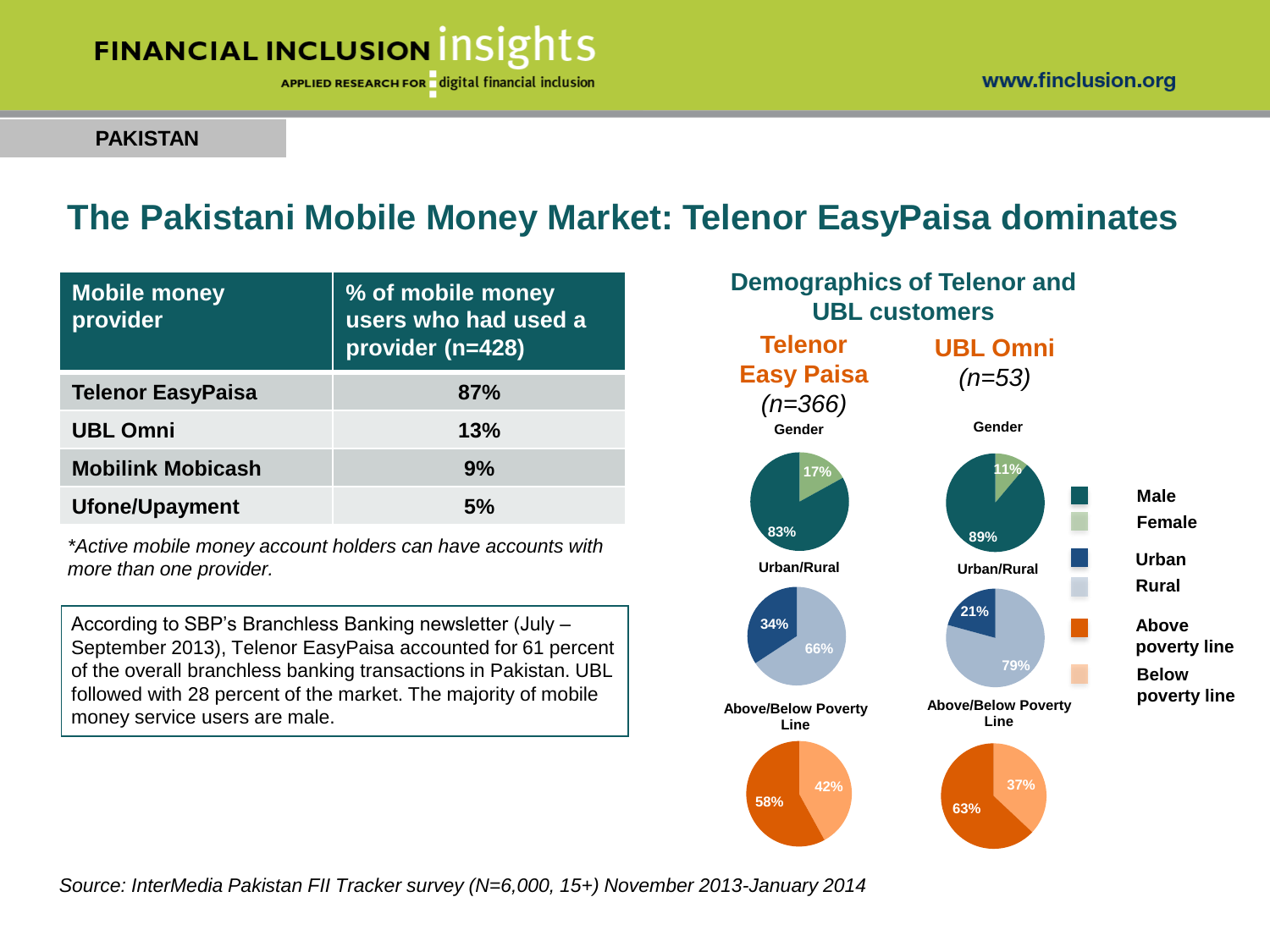APPLIED RESEARCH FOR digital financial inclusion

#### **PAKISTAN**

### **Mobile Money Use: Few users are registered**

#### **Key takeaways:**

- Ninety-four percent of the respondents who use mobile money services have not registered their own accounts; instead, most prefer to conduct transactions through an agent's account.
- Although OTC agents are a prime facilitator of mobile money use, very few active mobile money account holders first heard about mobile money through an agent, and none of them said a recommendation from an agent prompted them to start using mobile money.
- Around 19 percent of mobile money users spend more than 15 minutes travelling to an agent; 21 percent use a motorcycle taxi or a minibus taxi. This suggests that there could be significant time savings for OTC mobile money users if they registered their accounts.

#### **Percentage of Mobile Money Users with Registered Accounts**



#### Reasons for not signing up for a mobile money account



#### *Point of Sale (POS)*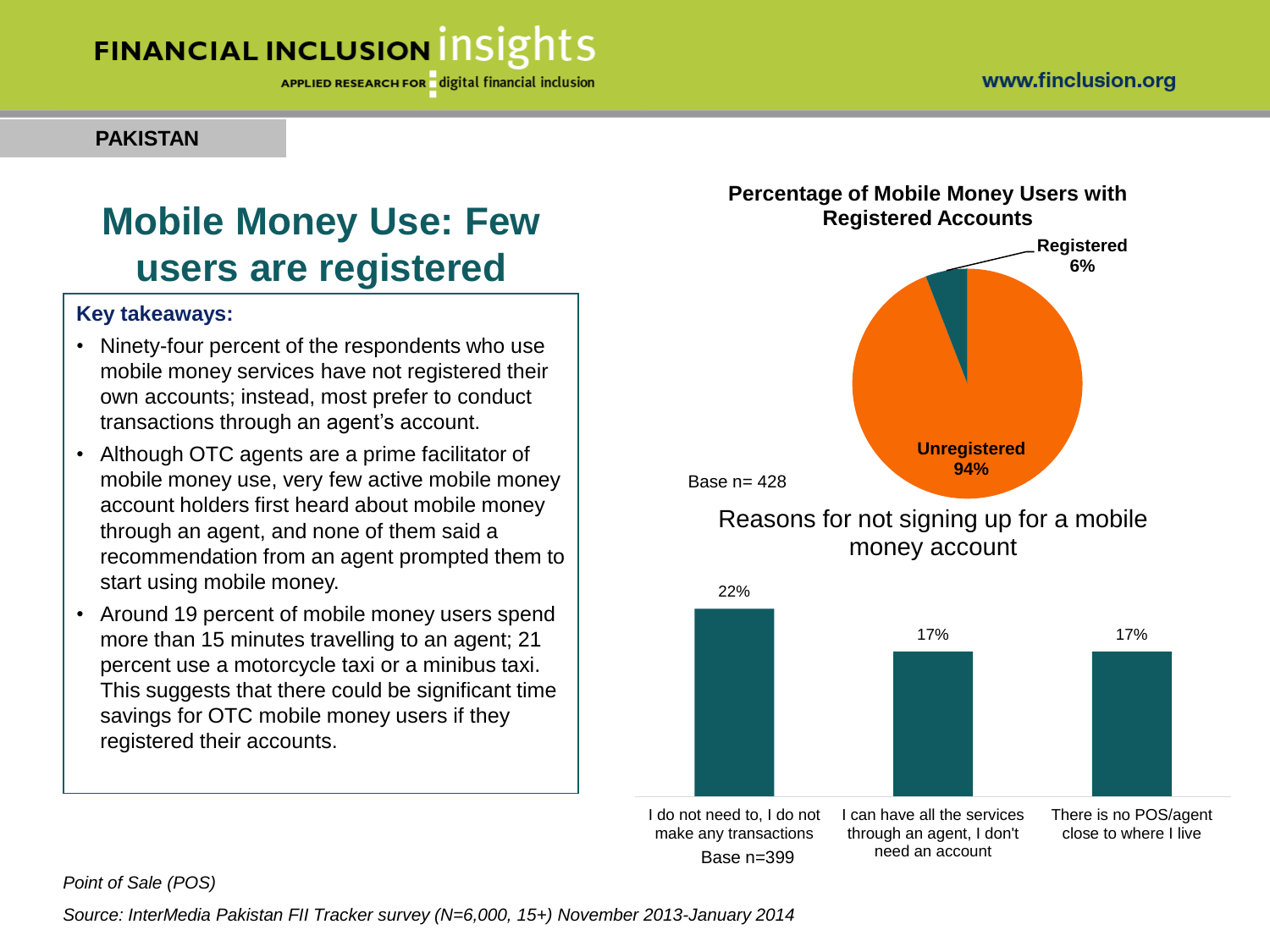APPLIED RESEARCH FOR digital financial inclusion

#### **PAKISTAN**

### **Mobile Money Use**

**Pakistanis use OTC as the primary mobile money transaction method.** 

Among the 94 percent of mobile money users who utilize the services without registering an account, the vast majority do so through an agent over the counter (OTC) rather than through others' personal accounts. There are low-levels of personal, unassisted mobile money use.

#### **Means Through Which Nonregistered Users Access Mobile Money Services**

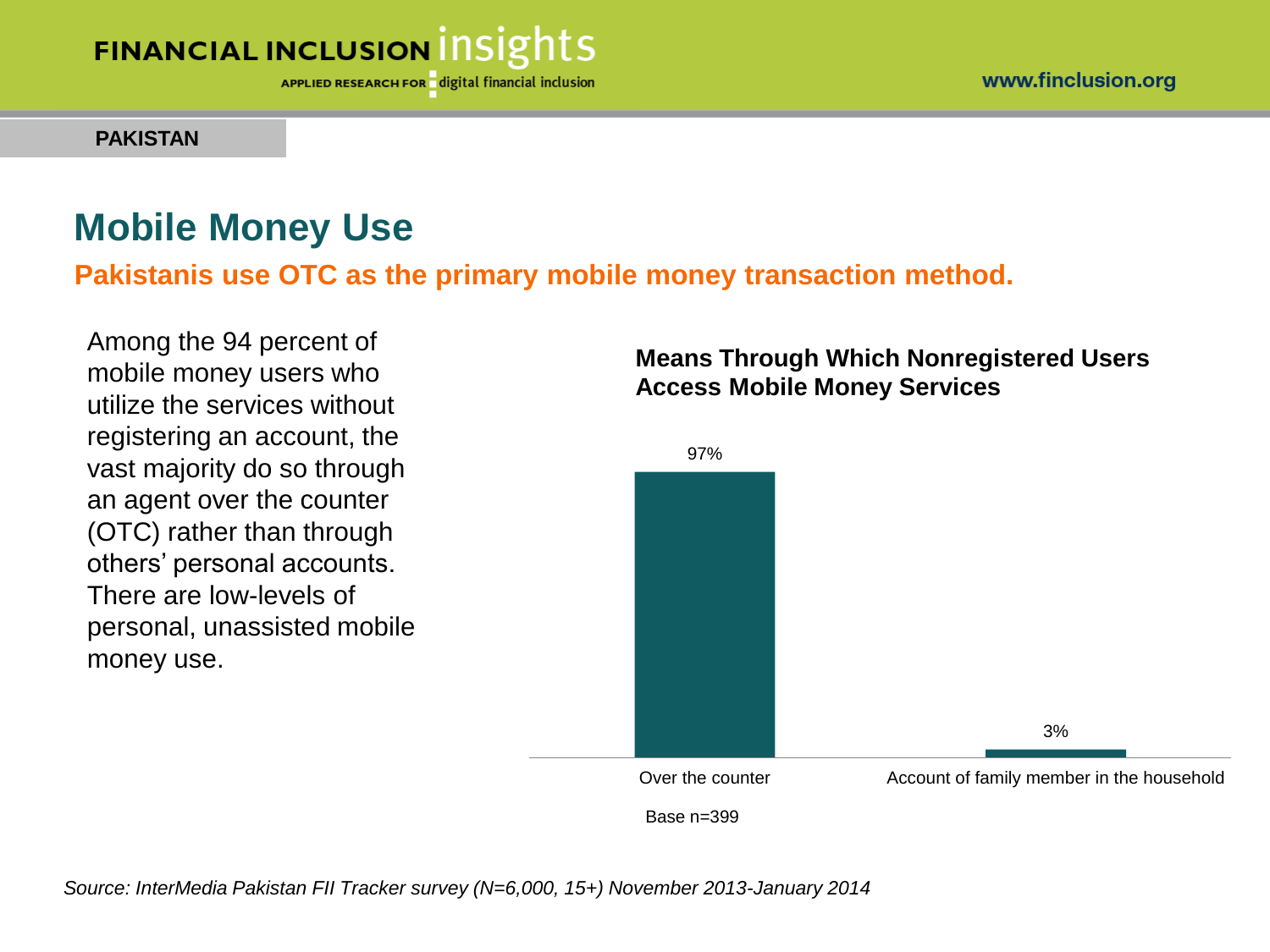APPLIED RESEARCH FOR digital financial inclusion

#### **PAKISTAN**

### **Awareness of Mobile Money Brands and Services**

**Telenor** *EasyPaisa* **is the most recognized brand. Mobile money is mostly seen as a way to send money.**

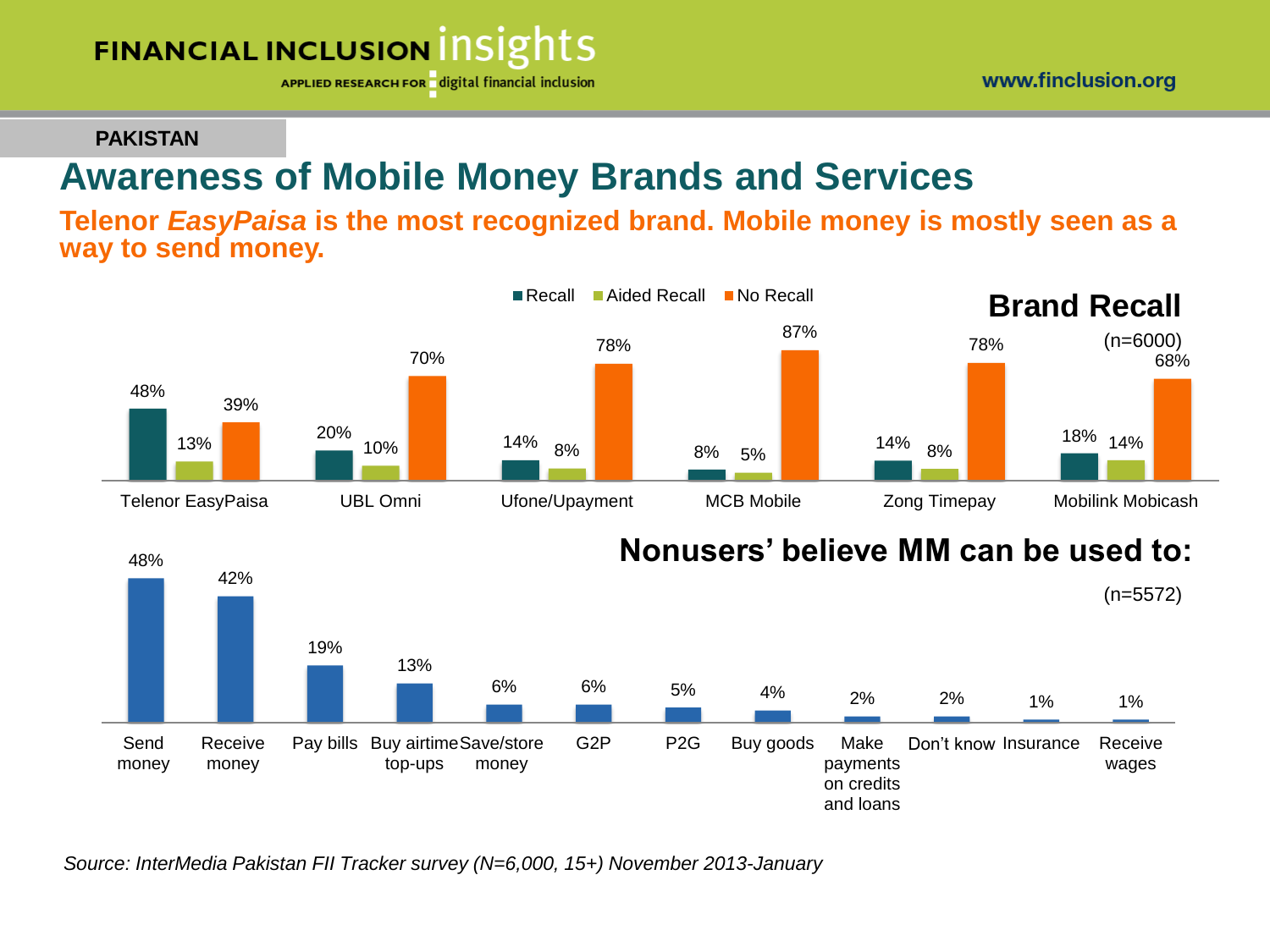

APPLIED RESEARCH FOR digital financial inclusion

**PAKISTAN**

### **Mobile Money Use: Top uses by demographics**

#### **Cash-in-cash-out transactions dominate.**

**Top three mobile money uses with demographic breakdown**

**(Percentage of respondents with access to mobile money accounts, n=428)**

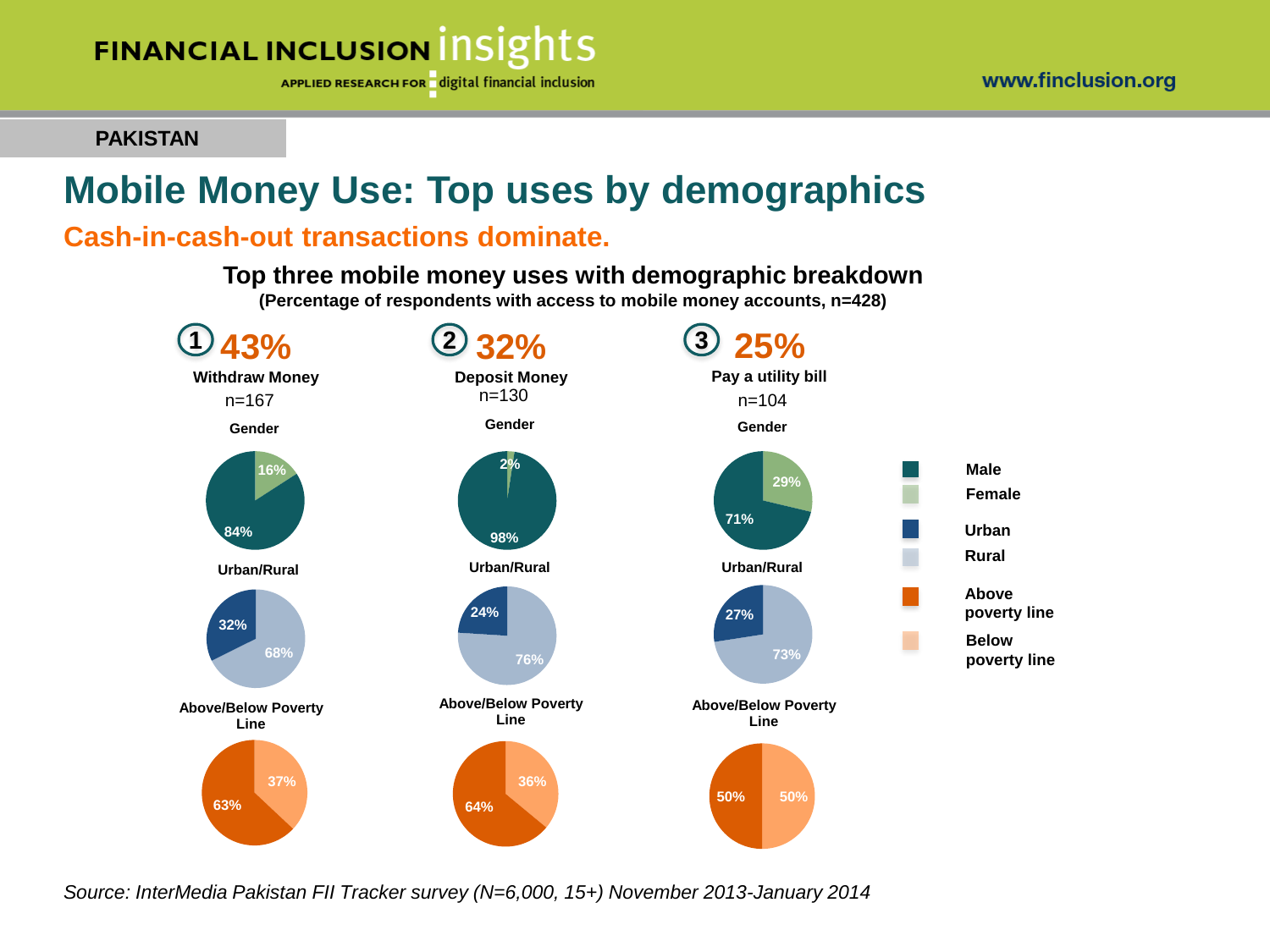APPLIED RESEARCH FOR digital financial inclusion

#### **PAKISTAN**

### **Mobile Money Use: Need to receive money tops reasons for starting use**

| Rank          | Top 5 reasons for starting to use a Mobile<br><b>Money account</b> (percentage of those with access<br>to a mobile money account. N=428)* | $\frac{9}{6}$ | <b>Top 5 uses for Mobile Money</b><br>account<br>(percentage of those with access to mobile<br>money accounts, $n=428$ <sup>*</sup> | $\frac{9}{6}$ |
|---------------|-------------------------------------------------------------------------------------------------------------------------------------------|---------------|-------------------------------------------------------------------------------------------------------------------------------------|---------------|
| 1             | I had to receive money from another person                                                                                                | 49            | <b>Withdraw Money</b>                                                                                                               | 42            |
| $\mathcal{P}$ | I had to send money to another person                                                                                                     | 39            | Deposit Money                                                                                                                       | 31            |
| 3             | I had to send money to an organization<br>/government agency (e.g., had to pay a bill).                                                   |               | Pay a utility bill                                                                                                                  | 25            |
| 4             | A person I know, who uses mobile money,<br>recommended I use mobile money because it is<br>better than other financial instruments I use  | 2             | Send money to family members, friends,<br>workmates or other acquaintances to help<br>with emergencies                              | 11            |
| 5             | I saw other people using it and wanted to try by<br>myself                                                                                |               | Send money to family members, friends,<br>workmates or other acquaintances for<br>regular support/allowances                        | 9             |

*\*Of the 428 respondents, 29 were registered mobile money users, while 399 had over-the-counter access or access via someone else's account. The question for banks did not allow for multiple responses, while that for mobile money did allow for multiple responses.*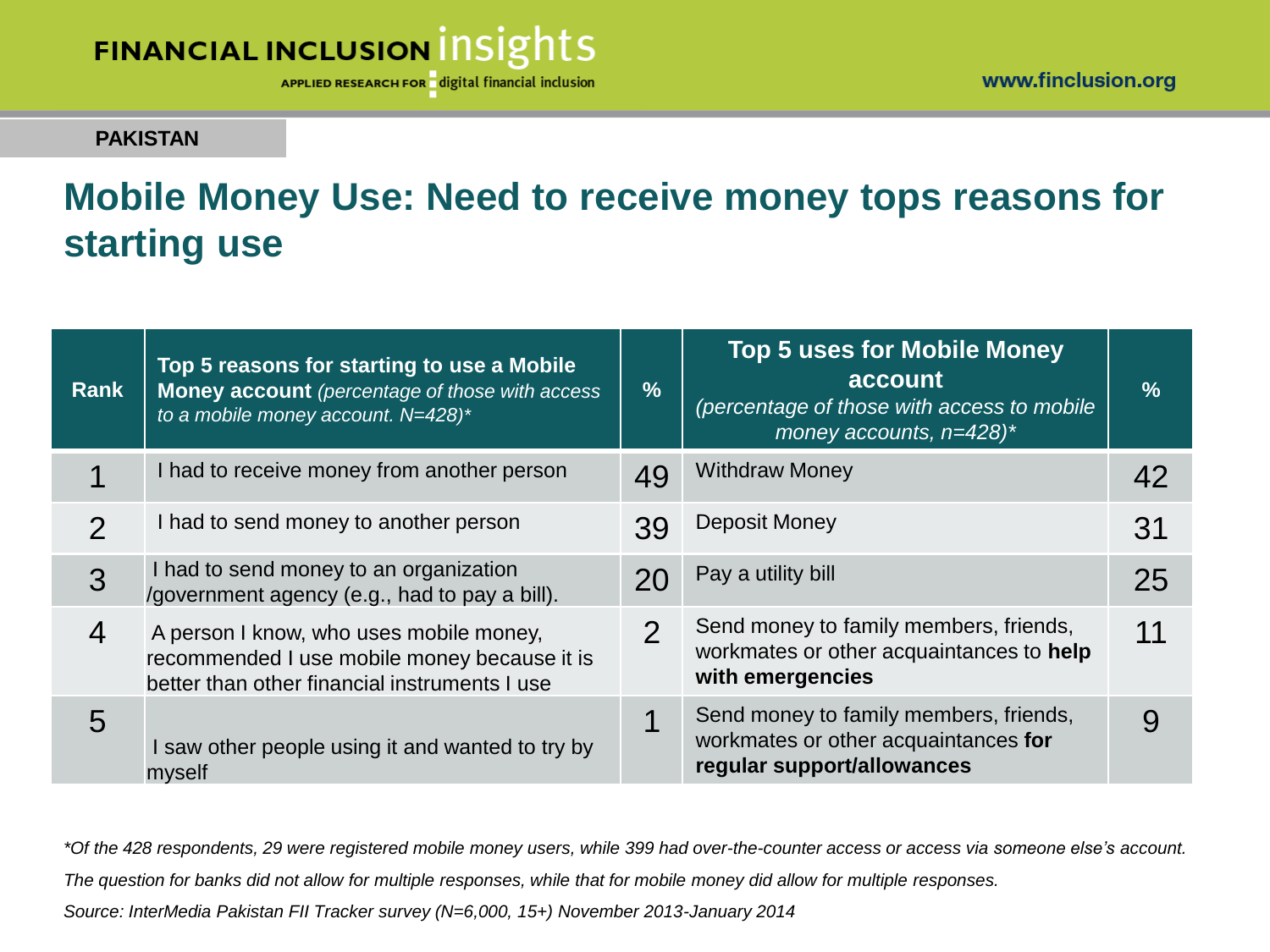

**APPLIED RESEARCH FOR** digital financial inclusion

**PAKISTAN**

### **Mobile Money Use and Education**

**Mobile money users tend to have more formal education than nonusers.** 

#### **Percent of mobile money users and nonusers by level of education**



• Higher education is also associated with higher mobile ownership: 90 percent of those with higher education own a mobile phone vs. only 31 percent of those with no formal education.

*Users of mobile money base: n= 428*

*Nonusers of mobile money base: n= 5,572*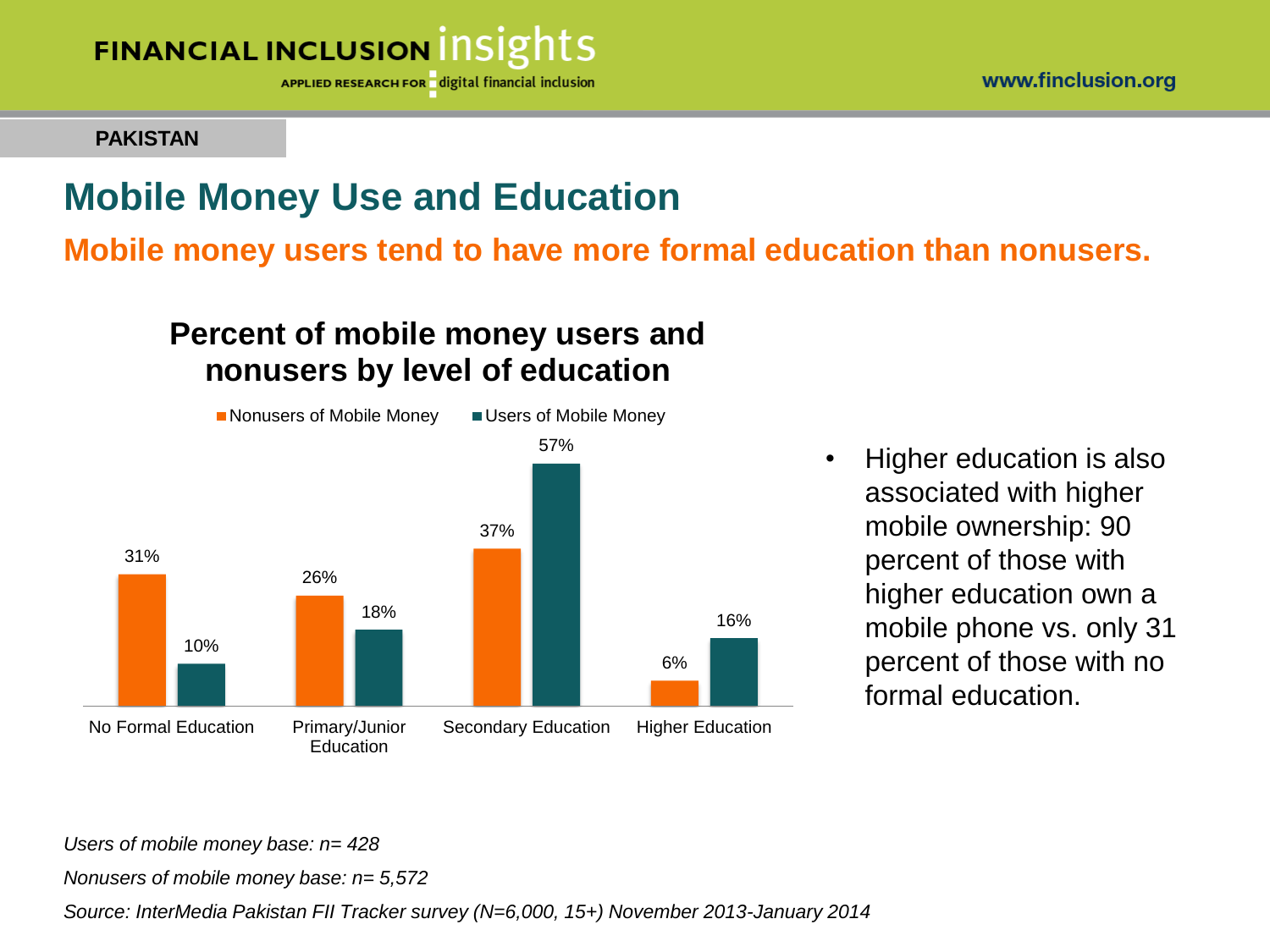APPLIED RESEARCH FOR digital financial inclusion

#### www.finclusion.org

#### **PAKISTAN**

### **Financial Activities of Nonusers of Mobile Money**

**100 percent of nonusers had financial savings, 64 percent chose to store them as cash at home. Half of those who borrowed did so from family members.** 



*\*Latest transaction*

*The question allowed multiple responses. Source: InterMedia Pakistan FII Tracker survey (N=6,000, 15+) November 2013-January 2014*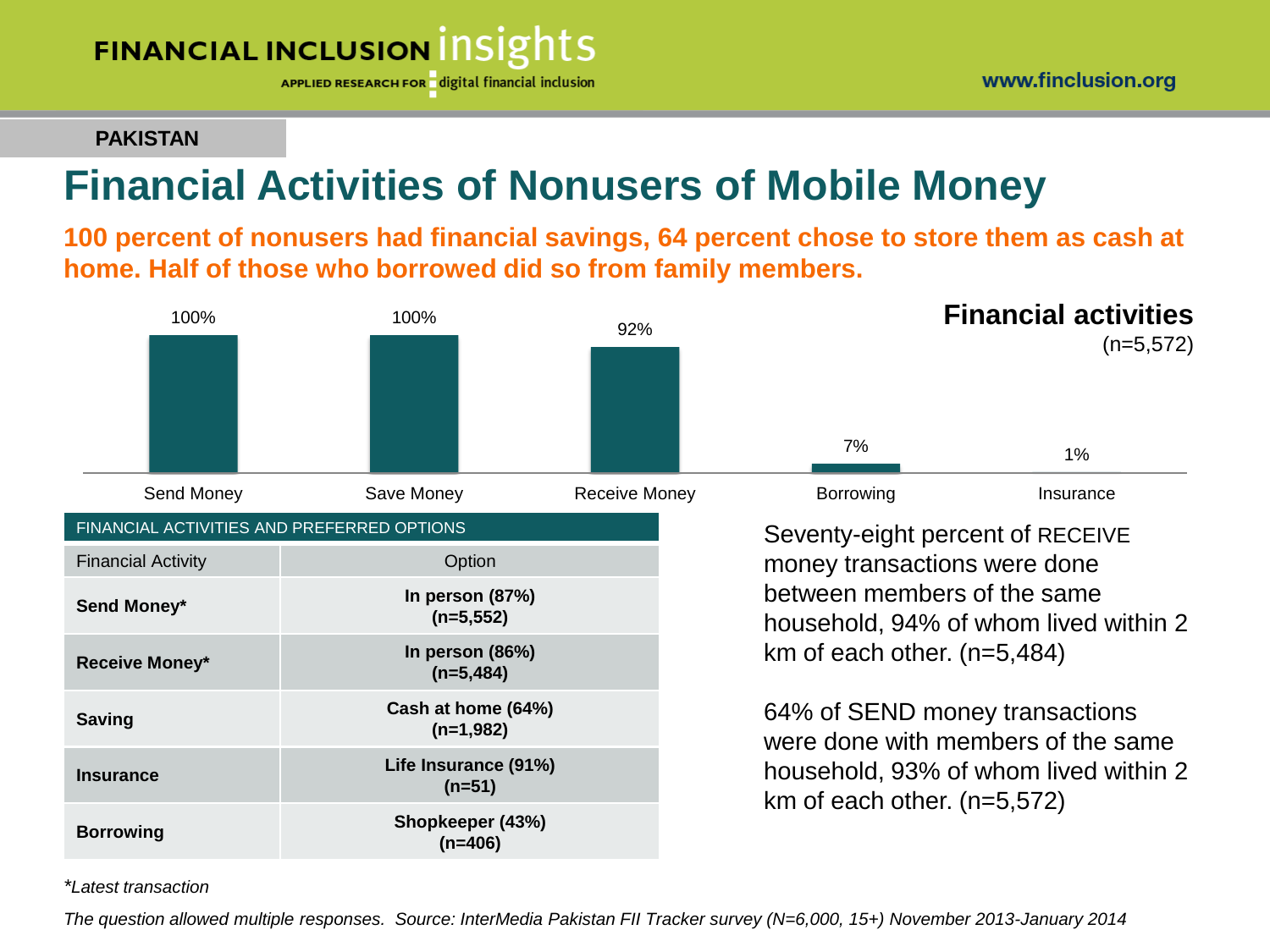APPLIED RESEARCH FOR digital financial inclusion

#### **PAKISTAN**

### **Mobile Phone Capabilities of Mobile Money Nonusers**

**Nonusers are more at ease with making and receiving phone** 

**calls than sending and receiving text messages (SMS).**

| <b>Task</b>                 | <b>Without Help</b> |
|-----------------------------|---------------------|
| <b>Receive phone calls</b>  | 67%                 |
| <b>Make phone calls</b>     | 66%                 |
| <b>Send and Receive SMS</b> | 79%                 |
|                             |                     |

(Mobile money nonusers, base: n=5,572)

**Male mobile money nonusers are more likely to own a mobile phone than are female nonusers. But the distinction was not that stark between urban nonusers and rural nonusers.**

**Sixty percent of nonusers had access to a basic phone, while 22 percent had access to a feature phone.\***

**It was relatively easier for non users to make and receive phone calls than to send and receive SMS.**

*\*Some respondents had access to more than one type of phone.* 

*Source: InterMedia Pakistan FII Tracker survey (N=6,000, 15+) November 2013-January 2014*

#### **Mobile phone ownership among mobile money nonusers, by demographics**

**50% of mobile money nonusers who did not own a mobile phone still had access to one.**

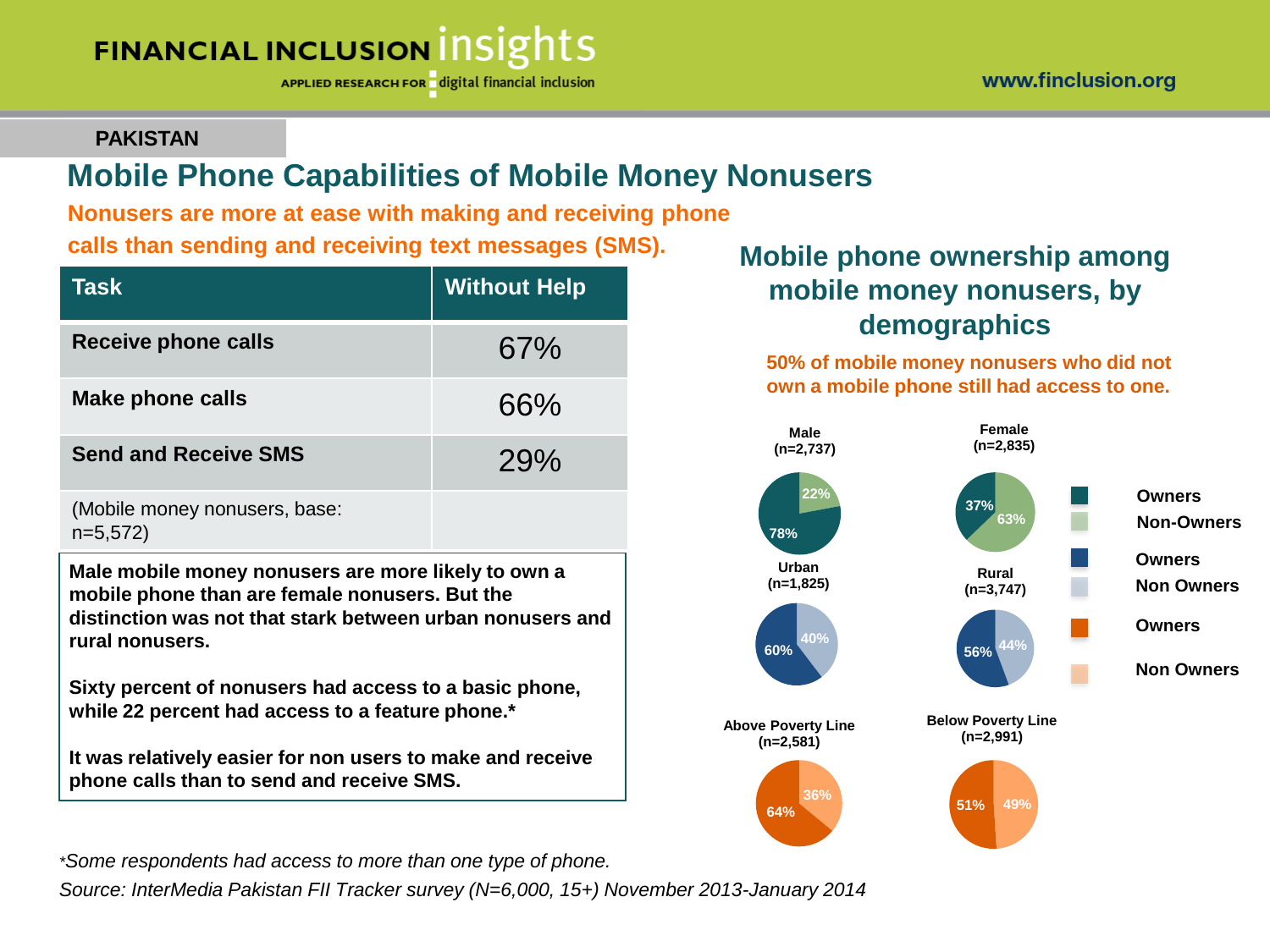APPLIED RESEARCH FOR digital financial inclusion

#### **PAKISTAN**

### **Bank Account Use: Bank accounts are being opened and used to receive money in the form of wages or from other persons**

| Rank           | Top 5 reasons for starting to use a BANK<br>account (percentage of active account holders.<br>$n=419$       | $\frac{9}{6}$ | <b>Top 5 uses for BANK accounts</b><br>(percentage of active account holders,<br>$n=419$ | $\sqrt{2}$ |
|----------------|-------------------------------------------------------------------------------------------------------------|---------------|------------------------------------------------------------------------------------------|------------|
| 1              | An organization/government agency requested I<br>sign up for an account                                     | 25            | <b>Withdraw Money</b>                                                                    | 81         |
| 2              | I had to receive money from an<br>organization/government agency (e.g., pension<br>or unemployment payment) | 23            | Deposit Money                                                                            | 58         |
| 3              | I had to receive money from another person                                                                  | 16            | Receive wages for primary job                                                            | 39         |
| $\overline{4}$ | I wanted a safe place to store my money                                                                     |               | Pay a utility bill                                                                       | 16         |
| 5              | Somebody requested I open an account                                                                        | 6             | Pay for goods at a grocery store, clothing<br>shop or any other shop/store               |            |

*\*Of the 428 respondents, 29 were registered mobile money users, while 399 had over-the-counter access or access via someone else's account. The question for banks did not allow for multiple responses, while that for mobile money did allow for multiple responses.*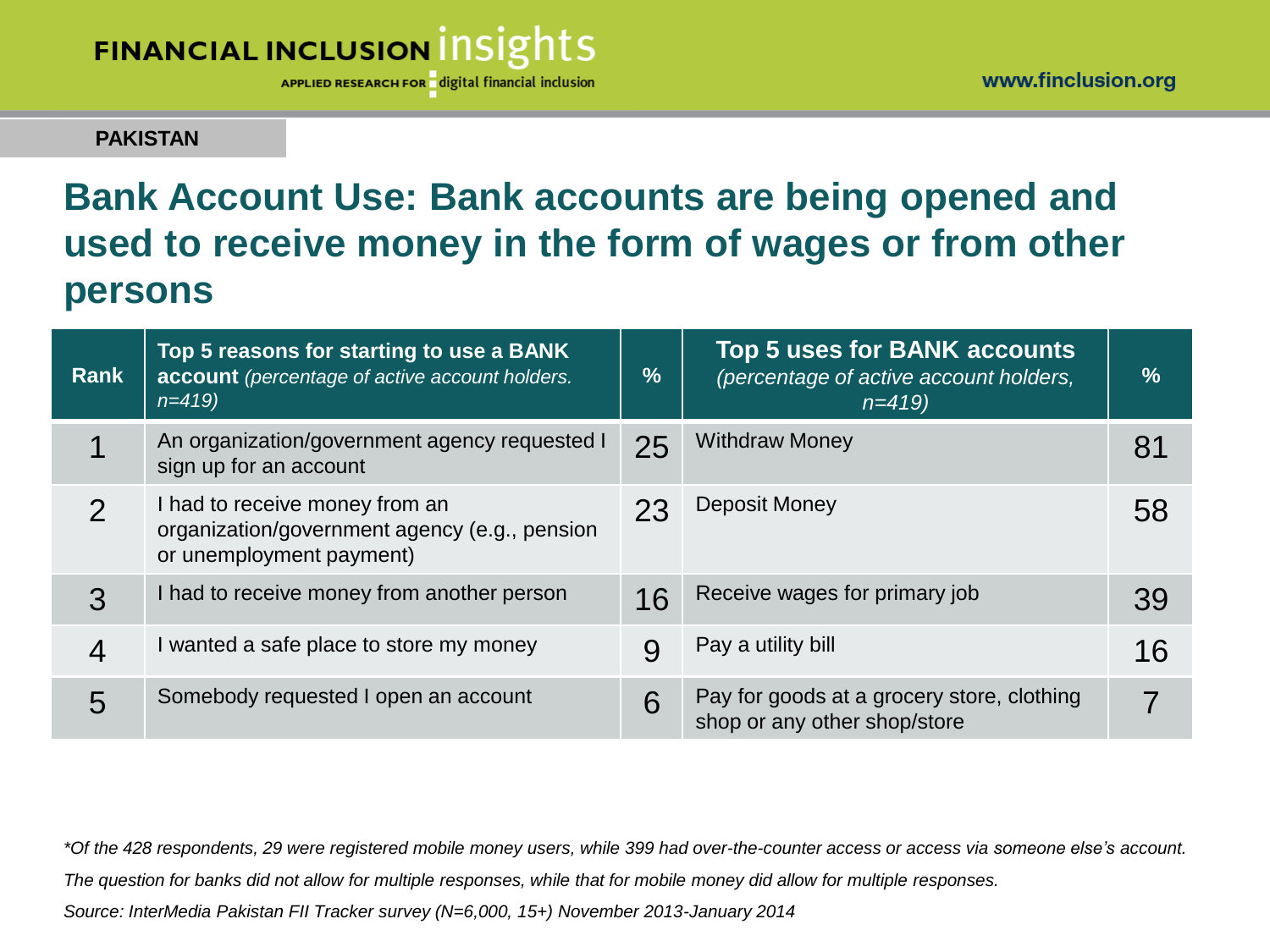

APPLIED RESEARCH FOR digital financial inclusion

www.finclusion.org

#### **PAKISTAN**

### **Level of Trust in Financial Institutions**

**State-owned banks enjoy high levels of trust. Mobile money trust levels are lower than those of both state and private banks.**



The level of trust in mobile money services is considerably lower when compared with state-owned and private banks. This could be because of the fact that mobile money providers are much more recent entrants into the market when compared with state and privately owned banks.

*Percentages do not add up to 100% as some respondents were not familiar enough with the financial service providers to respond. Source: InterMedia Pakistan FII Tracker survey (N=6,000, 15+) November 2013-January 2014*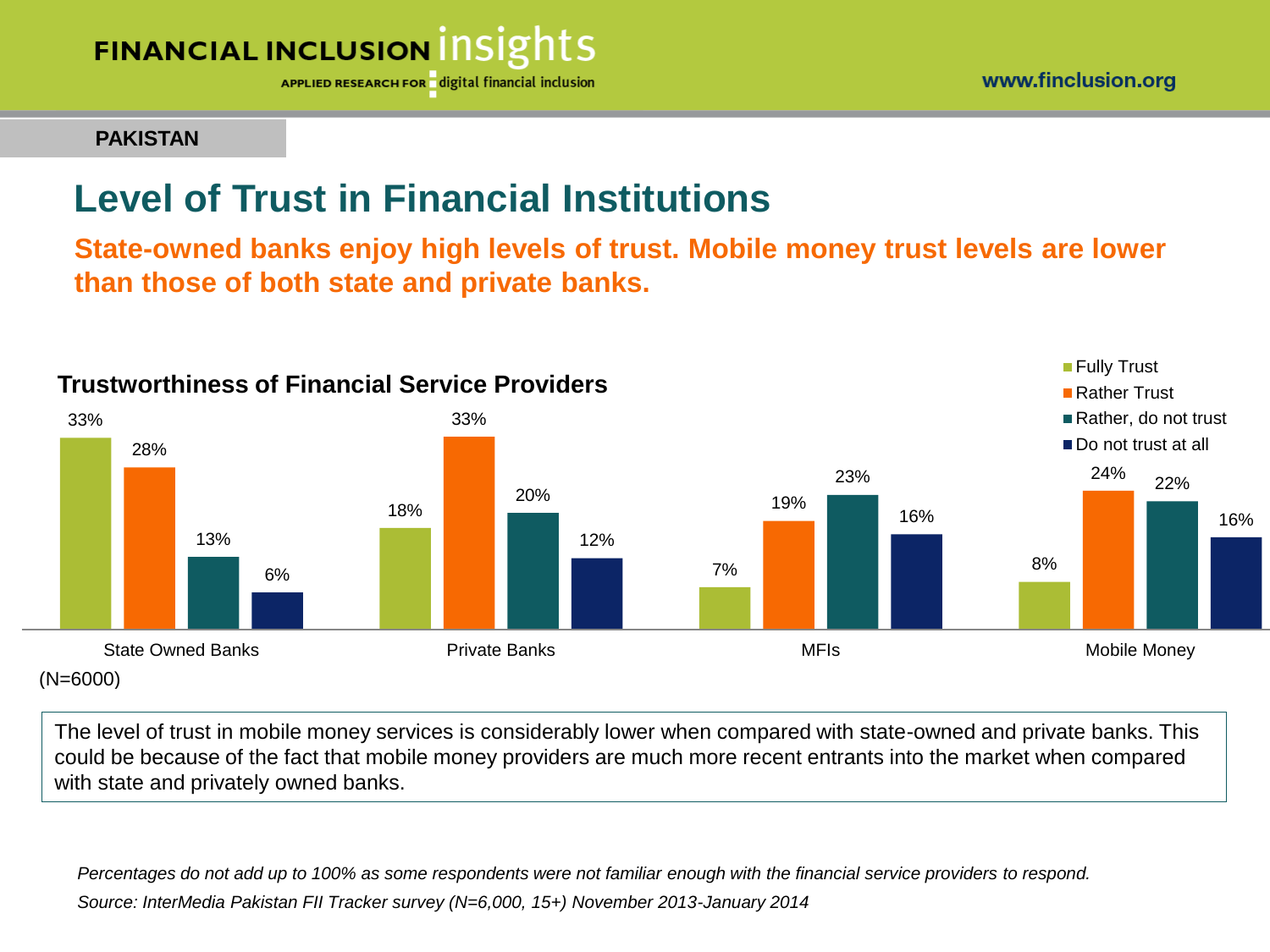APPLIED RESEARCH FOR digital financial inclusion

#### **PAKISTAN**

### **Demographic Trends: Active bank account use shows gender divide**

| <b>Financial Inclusion Measures by Key Demographic</b><br>(percentage of each sample) |                                             |                                           |                |                |  |  |
|---------------------------------------------------------------------------------------|---------------------------------------------|-------------------------------------------|----------------|----------------|--|--|
| <b>Demographic</b>                                                                    | <b>Active Bank Account</b><br><b>Holder</b> | <b>Active MM Account</b><br><b>Holder</b> | <b>Both</b>    | <b>Neither</b> |  |  |
| <b>Total Population</b><br>$N = 6,000$                                                | $6\phantom{1}6$                             | $\overline{0}$                            | $\overline{0}$ | 93             |  |  |
| Male<br>$n=3,076$                                                                     | 10                                          | $\overline{0}$                            | $\overline{0}$ | 90             |  |  |
| Female<br>$n=2,924$                                                                   | 3                                           | $\overline{0}$                            | $\overline{0}$ | 97             |  |  |
| <b>Urban</b><br>$n=1,990$                                                             | 9                                           |                                           | $\overline{0}$ | 90             |  |  |
| Rural<br>$n=4,010$                                                                    | $\overline{5}$                              | $\overline{0}$                            | $\overline{0}$ | 95             |  |  |
| <b>Above Poverty Line</b><br>$n=2,823$                                                | 9                                           |                                           | $\overline{0}$ | 91             |  |  |
| <b>Below Poverty Line</b><br>$n=3,177$                                                | $\overline{4}$                              | $\overline{0}$                            | $\overline{0}$ | 96             |  |  |

*Above/below poverty line is defined by those respondents living on more/less than \$2.50 a day, as classified by the Grameen Progress Out of Poverty Index (PPI).*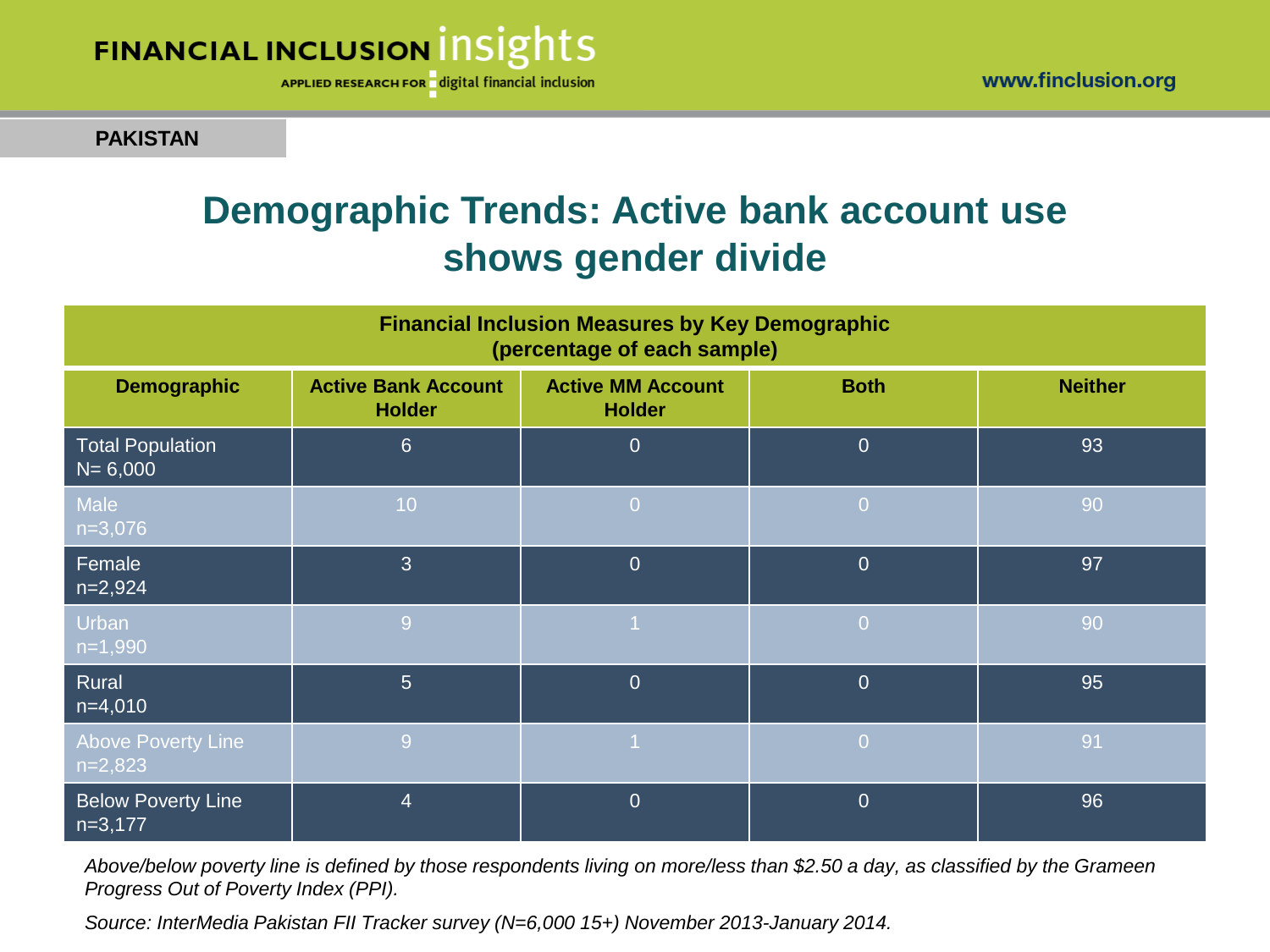



APPLIED RESEARCH FOR digital financial inclusion

#### **PAKISTAN**

### **Demographic Trends: Youth Under 25 Lag in Active Bank Account Use**

| <b>Financial Inclusion Measures by Key Demographic</b><br>(percentage of each sample) |                                             |                                           |                |                |  |
|---------------------------------------------------------------------------------------|---------------------------------------------|-------------------------------------------|----------------|----------------|--|
| <b>Demographic</b>                                                                    | <b>Active Bank Account</b><br><b>Holder</b> | <b>Active MM Account</b><br><b>Holder</b> | <b>Both</b>    | <b>Neither</b> |  |
| <b>Total Population</b><br>$N = 6,000$                                                | $6\phantom{1}$                              | $\overline{0}$                            | $\overline{0}$ | 93             |  |
| $\overline{\text{Ages}}$ 15-24<br>$n=1,417$                                           | $\overline{2}$                              | $\overline{0}$                            | $\overline{0}$ | 98             |  |
| Ages 25-34<br>$n=1,753$                                                               | 9                                           | 1                                         | $\overline{0}$ | 91             |  |
| Ages 35-44<br>$n=1,548$                                                               | 8                                           | $\Omega$                                  | $\overline{0}$ | 92             |  |
| $\overline{\text{Ages }45}$ -54<br>$n = 857$                                          | 8                                           | $\overline{0}$                            | $\overline{0}$ | 92             |  |
| Ages 55+<br>$n = 425$                                                                 | 7                                           | l Oi                                      | $\overline{0}$ | 92             |  |

*Source: InterMedia Pakistan FII Tracker survey (N=6,000 15+) November 2013-January 2014. Categories are not mutually exclusive.*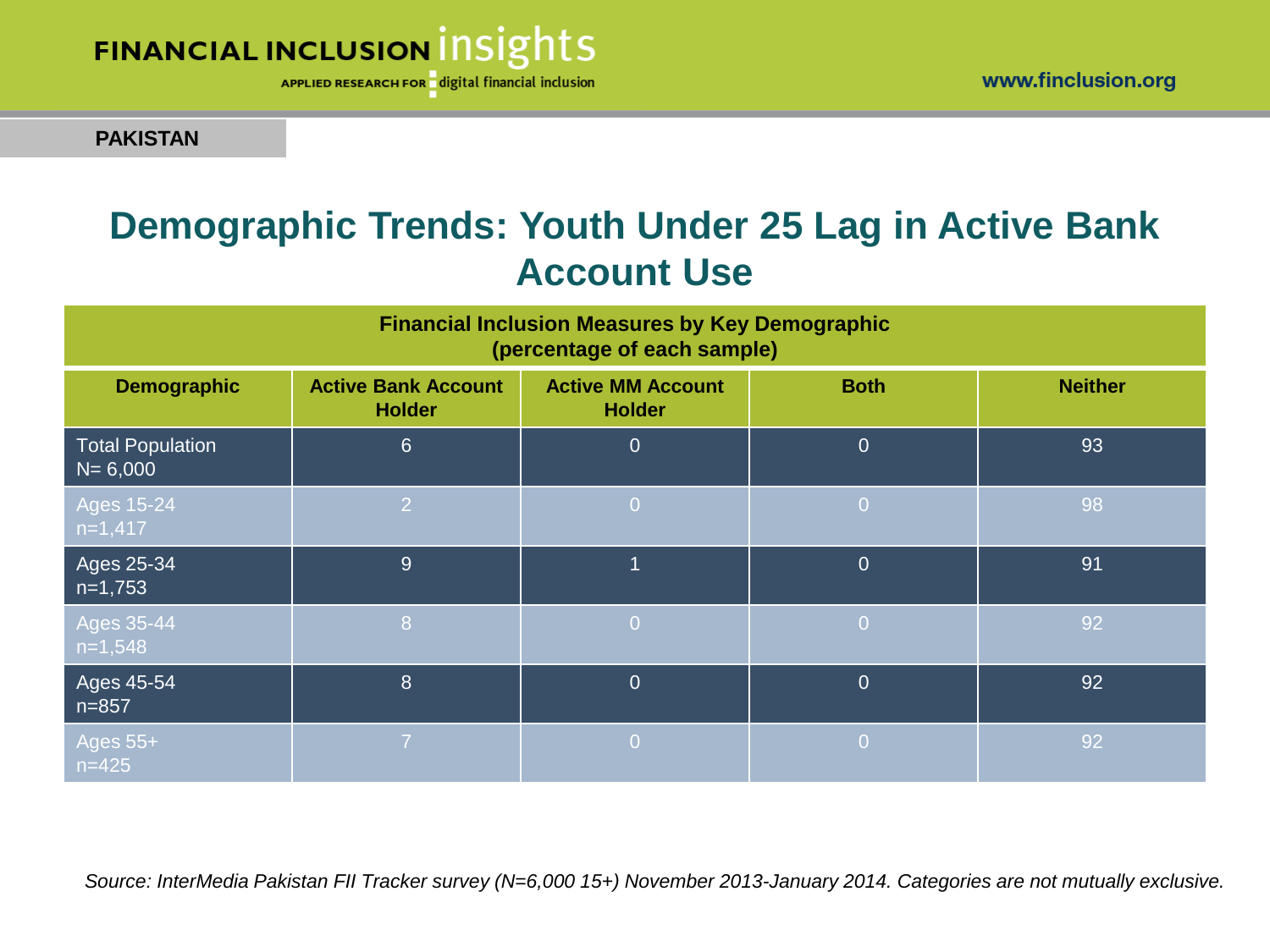APPLIED RESEARCH FOR digital financial inclusion

#### **PAKISTAN**

### **Numeracy Rates Similar Among User Segments**



*\*Of the 428 respondents, 29 were registered mobile money users, while 399 had over-the-counter access or access via someone else's account.*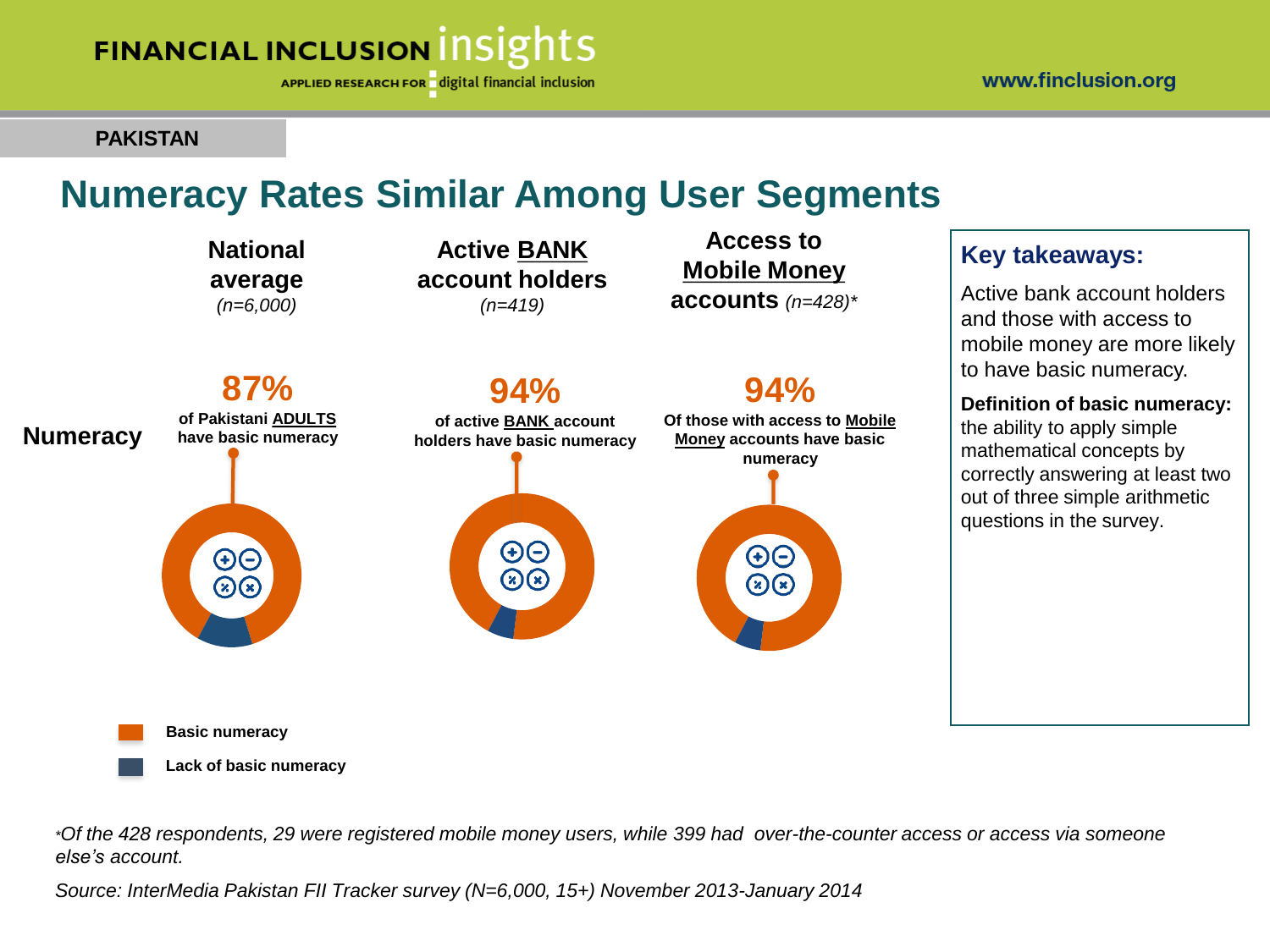APPLIED RESEARCH FOR digital financial inclusion

#### **PAKISTAN**

### **Survey Sample Demographics**

| <b>Demographic</b>                | % of Sample<br>$(N=6,000)$ |
|-----------------------------------|----------------------------|
| Male                              | 51%                        |
| Female                            | 49%                        |
| Urban                             | 33%                        |
| Rural                             | 67%                        |
| Above the \$2.50/day poverty line | 47%                        |
| Below the \$2.50/day poverty line | 53%                        |
| Ages 15-24                        | 30%                        |
| Ages 25-34                        | 28%                        |
| Ages 35-44                        | 17%                        |
| Ages 45-54                        | 15%                        |
| Ages 55+                          | 10%                        |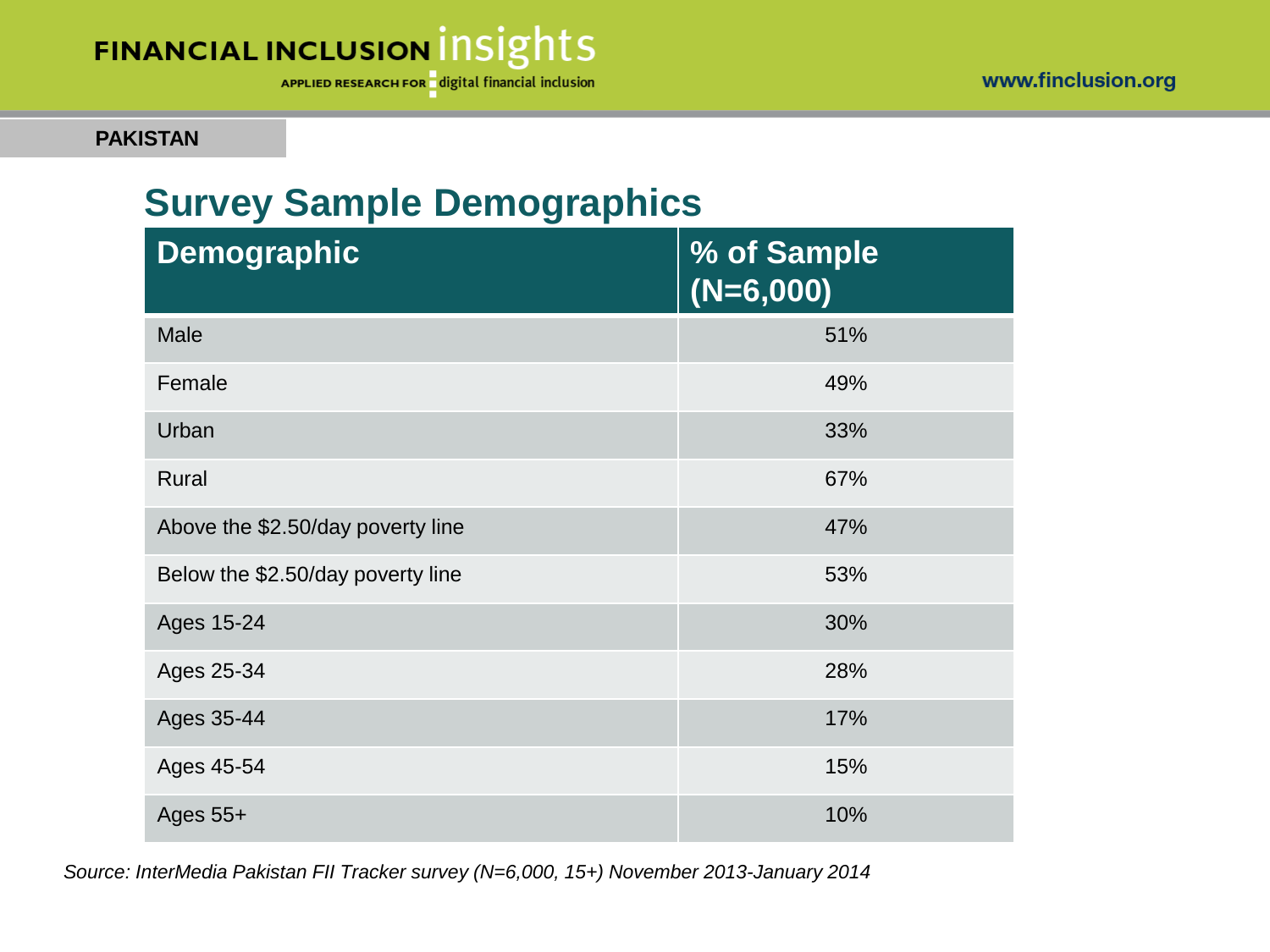APPLIED RESEARCH FOR digital financial inclusion

# **SAMPLING APPROACH**

#### **Sample size**

The sample size is  $6,000$  respondents.

#### **Sampling frame**

• A nationally representative sample of adults (defined as those aged 15 or above) was developed using 2011-12 national population projections based on1998 Census Data.

• The total sample was distributed proportionally to the size of the population within urban and rural strata in each of Pakistan's four provinces – Excluding the federally administered tribal areas

•The total population is further administratively divided into 5,000 census defined urban circles and 48,000 rural mouzas.

#### **Primary sampling units (PSUs)**

•Within urban strata, census circles and within rural strata, mouzas were selected proportionally to their population size.

•10 interviews were conducted in each selected urban circle and mouza primary sampling unit.

•For security reasons, PSUs were divided randomly between male and female interviewing teams

#### **Sampling start-points, households and respondents**

• The census circles and villages to which sampling points are assigned were mapped into blocks and a block was randomly selected. The household within the selected block from which interviewing commenced was selected by generating a random number between one and 10, and skipping that number of households from the first household that interviewers encounter when entering the block.

•After completing an interview at the randomly selected first household, subsequent households were selected using the right-hand rule (every fifth household in urban areas and every third household in rural areas)

• One respondent from each household was selected using the Kish Grid method, and relevant consent for eligible respondents under 18 years of age was obtained.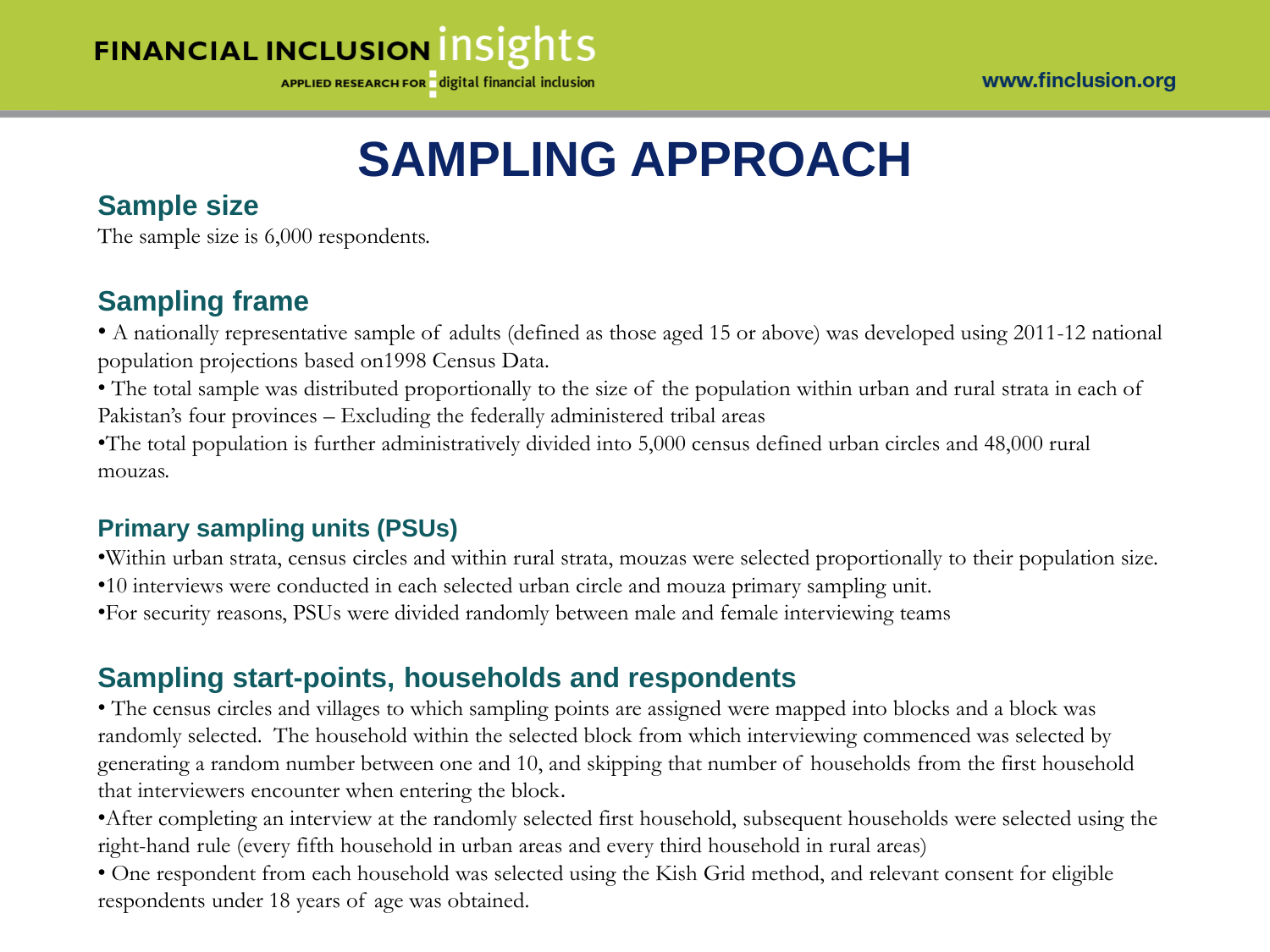APPLIED RESEARCH FOR digital financial inclusion

# **GLOSSARY OF TERMS**

- **Access** to a bank account or mobile money account Access to one or both of these accounts means a respondent can use bank/mobile money services either via their own account or via an account of another person.
- **Active account holder** An individual who has a registered DFS account and has used it in the last 90 days.
- **Active user** An individual who has used any DFS for any type of transaction in the past 90 days via his/her own account or somebody else's account.
- **Adults with DFS Access** Adults who either own a DFS account or have access to someone else's account.
- **Agent** A person or business contracted by a DFS provider to provide services to DFS customers using their own bank or mobile money account.
- **Banked** An individual with a registered account at a formal financial institution. For this particular study, banked are all individuals with their own bank accounts.
- **Basic literacy**  The ability of an individual to read and understand a short, simple statement with no or minimal help from another person.
- **Basic numeracy** The ability to apply simple mathematical concepts. In the survey, basic numeracy refers to the ability of an individual to correctly answer at least two out of three simple arithmetic questions.
- **Below the Poverty Line**  In this particular study, adults living on less than \$2.50 per day, as classified by the Grameen PPI.
- **Digital financial services (DFS)** Financial services that are provided through an electronic platform (mobile phones, electronic cards, the internet, etc.). **For this particular study, digital financial services include bank services and mobile money services**.
- **Digital stored-value account (DSVA)** An account in which funds or monetary value are represented in a digital electronic format and can be retrieved/transferred by the owner of the account remotely, without him/her physically present at a branch of a financial institution providing the account. For this particular study, DSVAs include a bank card (debit or credit) and a mobile money account.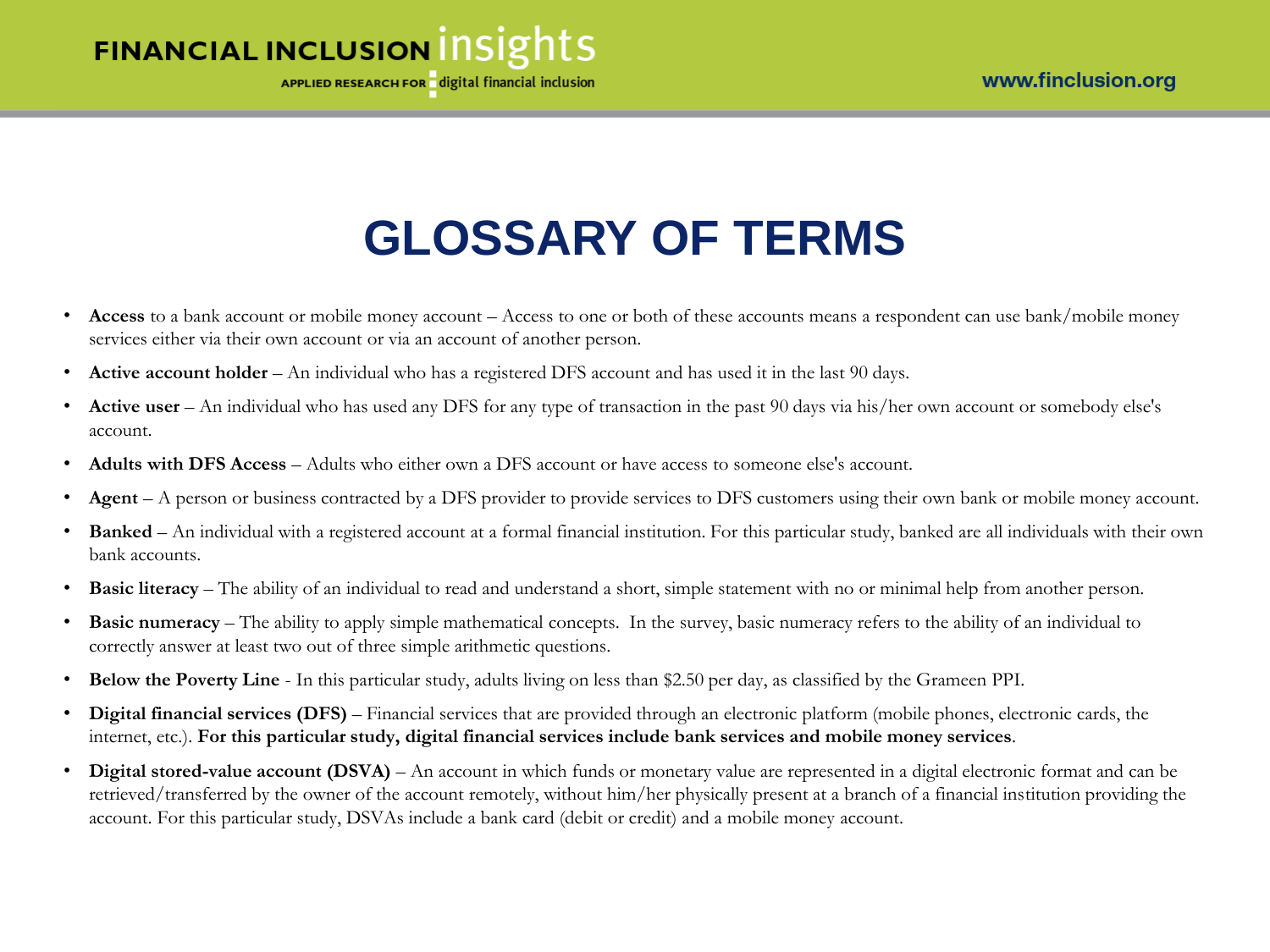

# **GLOSSARY OF TERMS (CONT.)**

- **Financial inclusion** A state in which all people who are able to use them have access to a full suite of quality financial services, provided at affordable prices, in a convenient manner, and with dignity for the clients.
- **Financially included**  An adult who owns or has access to digital financial services.
- Grameen Progress out of Poverty Index (PPI) A poverty measurement tool from the Grameen Foundation wherein a set of country-specific questions are used to compute the likelihood that a household is living below the poverty line (less than \$2.50 per day).
- **Households**  All those who satisfy at least two of the following three conditions: (1) share the same food pot, (2) share the same roof or (3) have a common decision maker.
- **Interoperability** The ability of users of different digital financial services (e.g., MTN Money and Airtel Money) to transact directly with each other without the use of intermediary organizations.
- **Lapsed registered/non-registered user**  An individual who has used a DFS on their own or somebody else's account, but has not done so in the last 90 days.
- **Mobile money (MM)** A service in which a mobile phone is used to access financial services.
- **PKR –** The national currency of Pakistan
- **Registered active user**  A person with a registered DFS account that has used it in the last 90 days.
- **Services beyond basic wallet**  DFS transactions that go beyond simple deposits, withdrawals, or money transfers.
- **SIM card** A removable micro-card that contains a subscriber identity module that securely stores the electronic codes used to verify subscribers' identities on mobile phones and computers.
- **Unbanked** Individuals without a registered bank account.
- Urban/rural Urban and rural persons are defined according to their residence in urban or rural areas as prescribed by the national bureau of statistics.